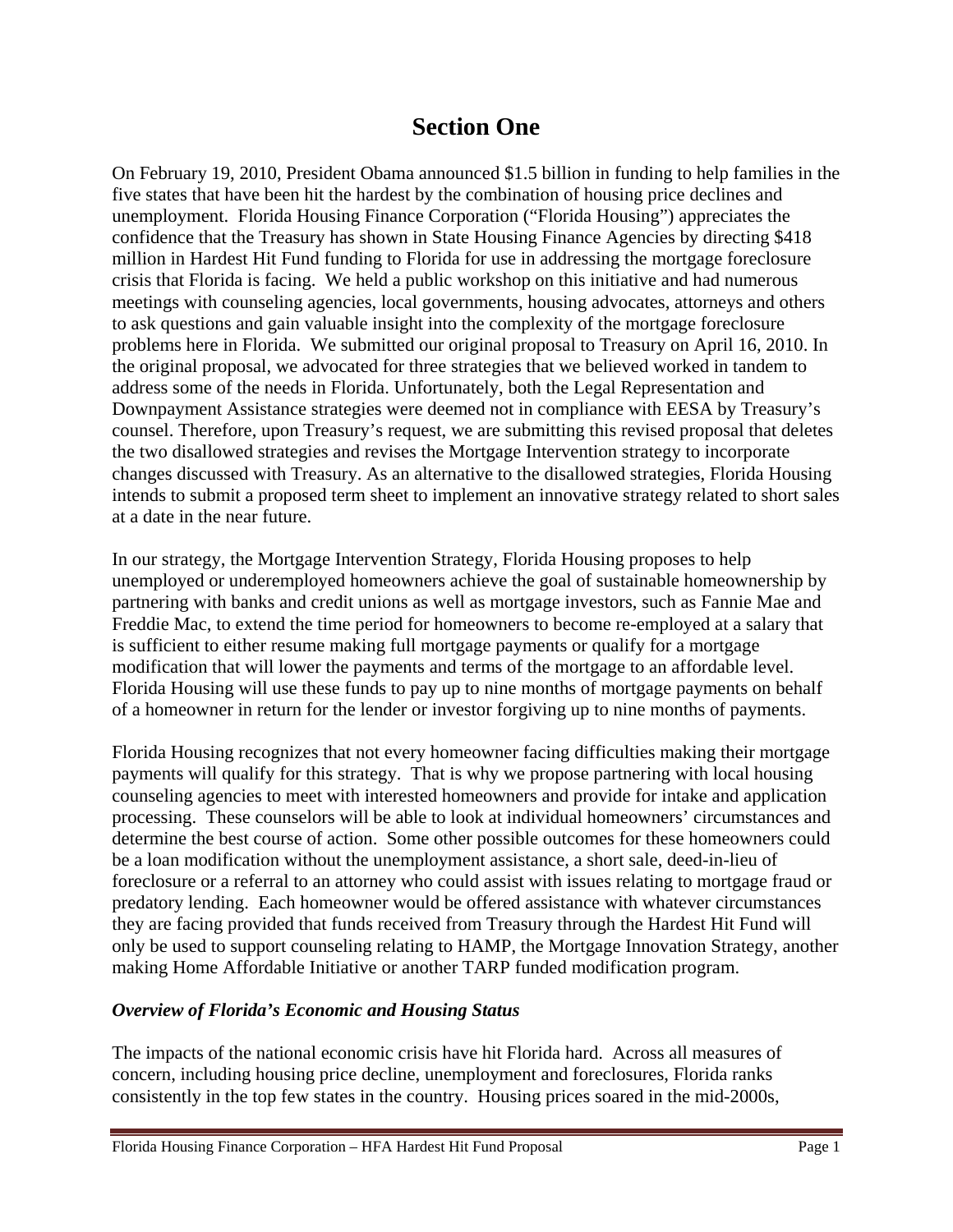sparked by residents and investors buying homes and developers building new units and converting thousands of rental units into condos. In 2004 alone, 47 percent of all apartment sales were for conversions in Broward County, 43 percent in Palm Beach County and 82 percent in Miami-Dade County.

While state median prices for existing single family housing peaked in August 2006, Florida Realtor Association data show that prices had begun to tumble in some markets earlier that year, and home sales were off as early as late 2005. Prices have fallen from a statewide median high of \$248,400 in August 2006 to \$141,800 in February  $2010 - a 57$  percent drop – and housing prices are continuing to decrease.

According to RealtyTrac.com, over 54,000 properties received a foreclosure filing during February 2010. This was an increase from January 2010 and a more than 16 percent increase from one year ago.

The economic slowdown has also impacted jobs. The U.S. Bureau of Economic Analysis estimates that Florida's personal income fell in 2009 by 2.7 percent, mainly due to manufacturing and construction losses. In February 2010, the state unemployment rate hit a new seasonally adjusted high of 12.2 percent, with over 1.1 million workers seeking jobs. This does not count the estimated 8 percent of "discouraged" workers – those people who have dropped out of the job market or who are underemployed. It is now believed that many new loan delinquencies and foreclosures are the result of job loss.

# **Section Two**

## **A: Overview of Program - Mortgage Intervention Strategy**

Florida Housing is proposing a strategy focused on a sustainable solution to keep homeowners in their current homes by helping those who are struggling to make their current mortgage payments because of hardships sustained since purchasing the home. These circumstances may include: unemployment, reduction of income, underemployment, death or disability in family, unforeseen medical bills, unforeseen costly home repairs, and divorce. Many homeowners are struggling to keep current on their mortgage payments.

Most loss mitigation options on mortgage loans only allow for a limited forbearance, typically four months, when a borrower becomes unemployed. After that point, the loan is sent to foreclosure. In the current economic environment in the hardest hit markets of Florida, four months is not enough time for a borrower to become re-employed at a salary that is sufficient to continue making mortgage payments. Moreover, loss of income is the leading reason why homeowners are unable to qualify for a modification of their mortgage under the federal Home Affordable Modification Program (HAMP).

Florida Housing is currently in negotiations with mortgage investors and lenders to provide matching funds for these homeowners. These matching funds would lengthen the amount of time a homeowner could receive assistance to become re-employed at a salary that is sufficient to either resume making full mortgage payments or qualify for a mortgage modification that will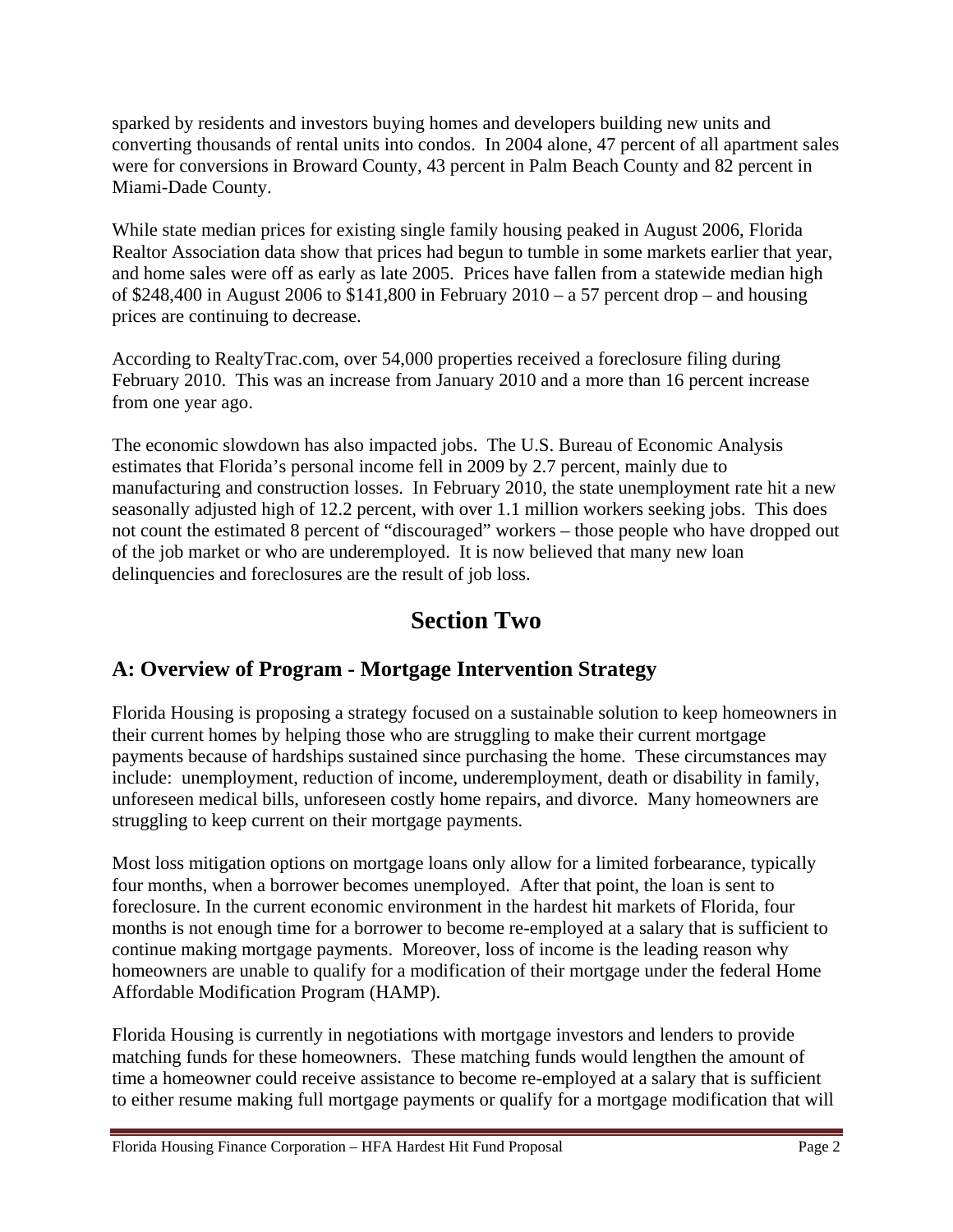lower the payments and terms of the mortgage to an affordable level. Florida Housing anticipates using these funds to pay up to nine months of mortgage payments on behalf of a homeowner. This period of time may vary, depending on the willingness of the servicer or mortgage investor to participate in this strategy.

Florida Housing may also assist underemployed homeowners. If the homeowner is in an underemployed situation, where they may have a job but are making less than they were when they bought their house, the home may be at risk of foreclosure. Florida Housing intends to take into consideration their current income compared to their housing debt and possibly supplement the homeowner's own housing payment in an amount that ensures that the homeowner is not being over subsidized.

Florida Housing is not currently considering making upfront arrearage payments on behalf of a homeowner. Typical loss mitigation techniques for arrearages include adding the arrearages back into the loan and reamortizing the loan when eligible for modification. The purpose of this strategy is to give homeowners more time to get back on their feet. Allowing for the payment of arrearages would shorten the amount of time the strategy could help the homeowner. However, if such payment is needed in order to effectuate a successful mortgage modification, it may be allowed.

Our intake of prospective clients will begin at the local level. We will work with local housing counselors and units of local government with housing departments experienced in administering the State Housing Initiatives Partnership (SHIP) program, the federal HOME Investment Partnerships Program and Community Development Block Grant Program, especially in areas where there is a lack of counseling infrastructure, to facilitate the intake process. All 67 Florida counties and 53 cities participate in the SHIP program, which has provided funding to support local housing strategies since  $1992$  $1992$ .<sup>1</sup> These local governments have housing departments experienced in administering a variety of housing strategies under the SHIP program, including downpayment assistance and foreclosure prevention. Administration of these strategies includes application intake, income qualification and loan closing activities, and most of these local governments work closely with local housing counseling agencies to ensure that those who are being assisted receive necessary support for homeownership.

Housing counselors and units of local government that perform housing counseling services will be used to make the determination whether the prospective client is eligible to receive the Mortgage Intervention Strategy funding. The Mortgage Intervention Strategy detailed here will not be able to help all people, but we believe it is critical that this strategy should offer those who seek help assistance in determining the best course of action for their situations. For some homeowners, the best strategy may be a short sale or a deed-in-lieu of foreclosure. Florida Housing would like to ensure that, when a homeowner seeks assistance through one of the participating agencies, all viable options will be made available to them provided that funds received from Treasury through the Hardest Hit Fund will only be used to support counseling relating to HAMP, the Mortgage Innovation Strategy, another making Home Affordable Initiative or another TARP funded modification program. The Mortgage Intervention Strategy is

<span id="page-2-0"></span> $1$  Due to serious budget constraints, the Florida Legislature provided extremely limited funding for this program last year and none this year.

Florida Housing Finance Corporation – HFA Hardest Hit Fund Proposal Page 3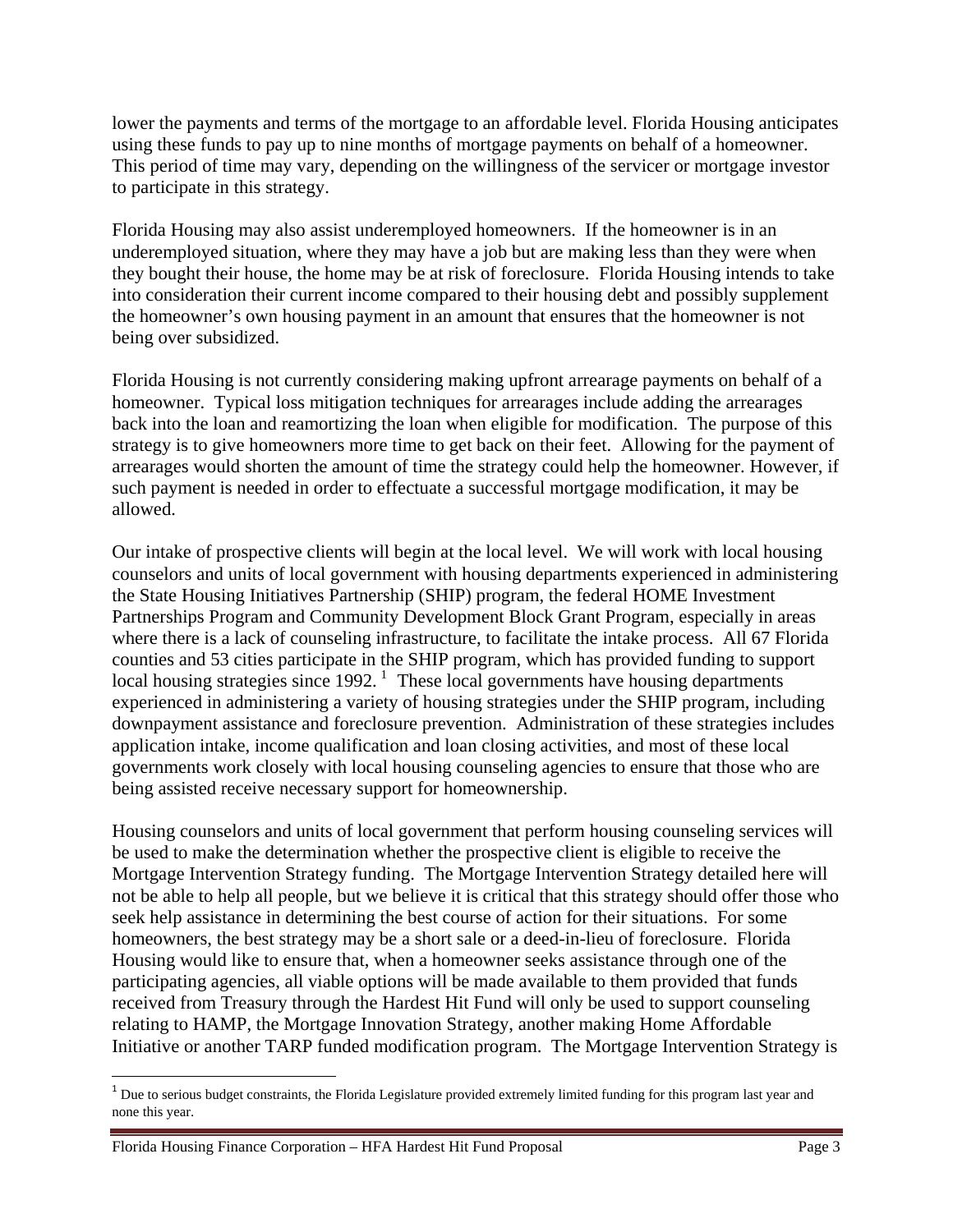one additional tool that can be offered by counselors to assist homeowners if their situation meets program requirements.

If the local housing counseling agency believes that the homeowner may be eligible for the Mortgage Intervention Strategy, the counselor will be required to assemble the following information which will be used to make eligibility decisions:

- Application;
- Property Deed;
- Real Estate Tax information (if not escrowed);
- Homeowner's Letter of Circumstance;
- Verification of Circumstances (layoff notice, letter from doctor, receipts, etc.);
- Client Information Release Authorization Form;
- Mortgage Verification;
- Employment / Unemployment Verification;
- Deposit/Loan Verification;
- Income Verification (paystubs, checks, income statements);
- Federal Income Tax Returns (last 3 years);
- Monthly Statements of Charge Accounts and Loans;
- Foreclosure Notice (if filed);
- Homeowner's Insurance policy,
- Bankruptcy Information (if applicable);
- Credit Report;
- Other Documentation; and
- Counselor recommendation based on facts provided.

#### **Before a client may be considered for the Mortgage Intervention Strategy, the homeowner must first be screened for eligibility under HAMP.**

HAMP is designed to help financially struggling homeowners avoid foreclosure by modifying loans to a level that are affordable for borrowers now and sustainable over the long term. The program provides clear and consistent loan modification guidelines that the entire mortgage industry can use.

Borrower eligibility is based on meeting specific criteria including:

- Borrower has a loan that is being serviced by a HAMP participant or the mortgage investor is a HAMP participant.
- Borrower is delinquent on their mortgage or faces imminent risk of default.
- Property is occupied as borrower's primary residence.
- Mortgage was originated on or before January 1, 2009, and unpaid principal balance must be no greater than \$729,750 for one-unit properties.
- The borrower has a mortgage payment that is not affordable due to a financial hardship that can be documented.
- The borrower has a monthly mortgage payment greater than 31 percent of gross monthly income.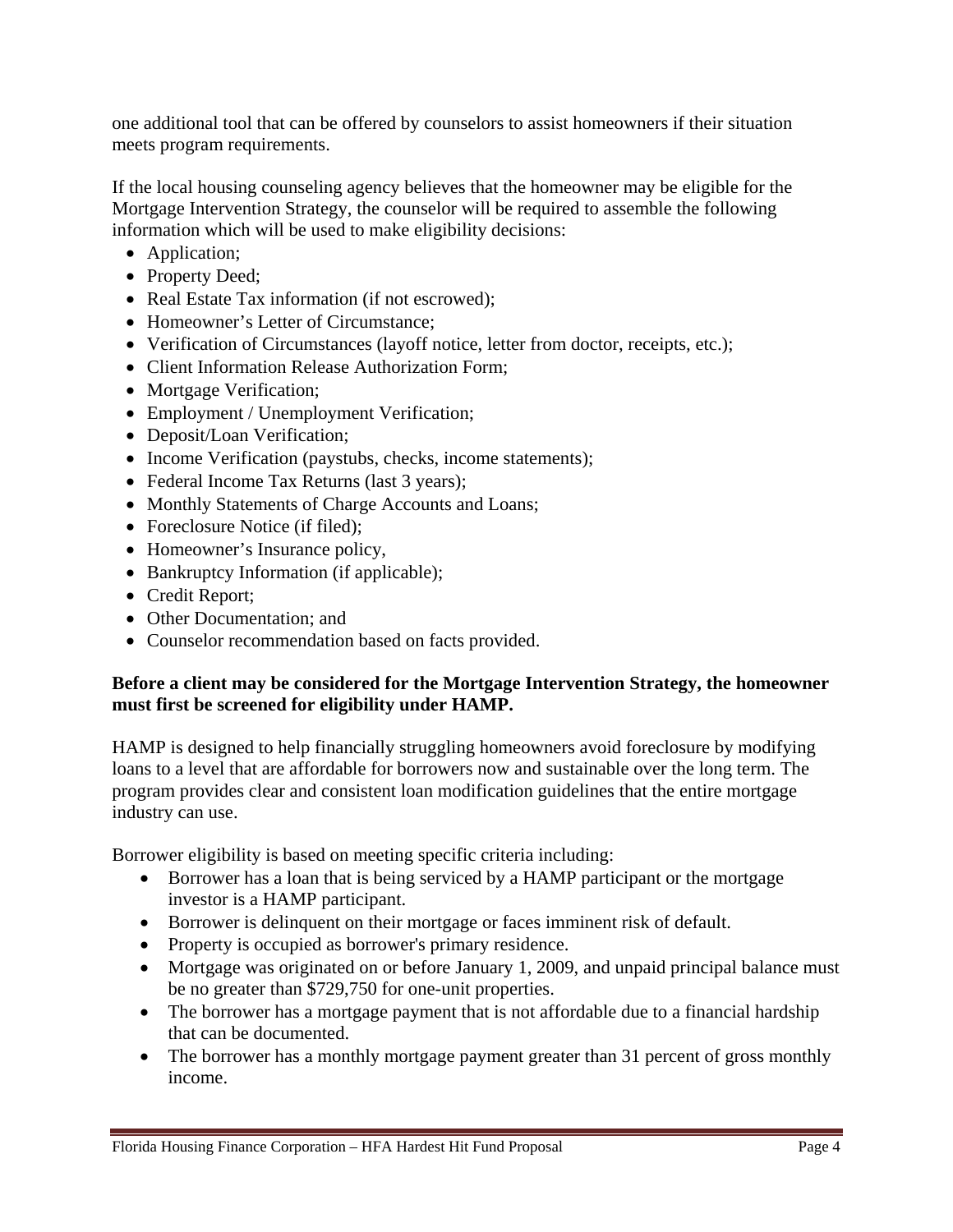If the borrower meets the minimum eligibility criteria:

- Ask the borrower and all co-borrowers about current income, assets and expenses, as well as any specific hardship circumstances to determine if they are unable to make the mortgage payment. (Servicers may initially accept verbal income and expense information. However, borrowers will need to provide verifying documentation before a permanent modification is approved.)
- Determine if the borrower's front-end debt-to-income ("DTI") ratio is greater than 31 percent. If so, apply the standard modification waterfall steps to reduce the borrower's monthly mortgage payment to a point that it represents no more than 31 percent of the borrower's gross monthly income.
- Apply a Net Present Value ("NPV") test to determine whether the value of the loan to the investor will be greater if the loan is modified (factoring in the government's incentive payments). If the modified loan is not of greater value, the investor and servicer may still modify the loan. However, modification in such cases is not required. If the modified loan is of greater value, the servicer must offer a HAMP modification to the borrower, and, if the borrower accepts the offer, the servicer will put the borrower on a trial modification (typically three months) at the new payment level.
- If the borrower makes all of the required trial payments during the trial period and the income and expense information provided by the borrower is determined to be accurate, the servicer will execute a permanent modification agreement.

The local housing counseling agencies will make the determination of eligibility of the client. There are certain standard requirements that Florida Housing will require the homeowner to satisfy in order to receive funding from the Mortgage Intervention Strategy. These requirements include that the mortgage being paid by the Mortgage Intervention Strategy funds is for the homeowner's principal residence and the residence is located in Florida. The maximum income level for participation will be 140% of the Area Median Income (AMI). It is anticipated that most or all participants in an unemployment / underemployment situation will at the time of application be below this income level. Florida Housing intends to take this into account by implementing a maximum mortgage amount that will be assisted under this strategy. The maximum mortgage amount will vary depending on location of the home. Table 1 provides the maximum mortgage amount based on the county where the home is located.

Housing counselors will be required to take into account the circumstances that brought the homeowner to their current situation. The local housing counseling agency will be required to document that the homeowner's current situation is due to suffering a hardship. When making this determination, we propose that the local housing counseling agency should consider the following examples as circumstances beyond the homeowner's control which could result in financial hardship:

- Unemployment or underemployment through no fault of the homeowner;
- Loss, reduction or delay in receipt of federal, state or other government benefits (Social Security, Supplemental Security Income, Public Assistance, Government Pensions) or of private benefit payments (pensions, annuities, retirement plans);
- Loss, reduction or delay in receipt of income because of the death or disability of a person who contributed to the household income;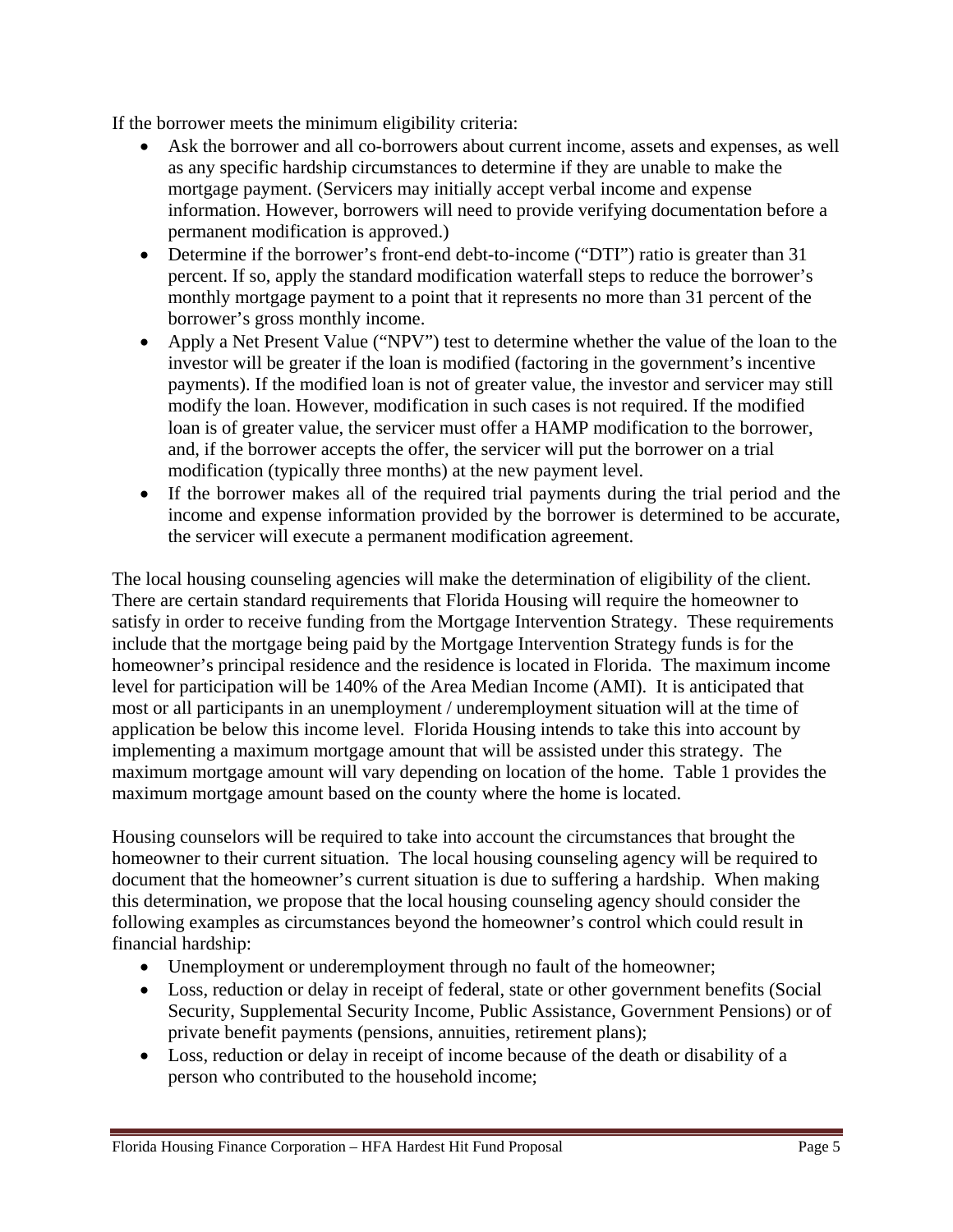- Expenses actually incurred related to uninsured damage or costly repairs to the mortgaged premises affecting its habitability;
- Expenses related to death or illness in the homeowner's household or of family members living outside the household which reduce the amount of household income; and
- Loss of income or substantial increase in total housing expenses because of a divorce from a spouse or failure to receive required support.

The following items should be considered as circumstances not beyond the control of the homeowner and may be cause for rejection of the application by the local housing counseling agency:

- Mortgaging of the property for commercial or business purposes;
- Termination of employment by the homeowner without a necessitous cause or termination of the homeowner's employment by an employer for willful misconduct;
- The homeowner had sufficient income to pay the mortgage but failed to do so in this regard, if the homeowner's total housing expense is less than or equal to 31% of calculated income, and no reasonable cause for financial hardship is demonstrated by the homeowner, then the nonpayment of the mortgage debt will not be considered to be a circumstance beyond the homeowner's control; and
- The homeowner's financial hardship was a result of money mismanagement or an over extension of credit to the homeowner – in this regard, debts incurred or expenditures made by the homeowner for nonnecessities, prior or during the financial hardship, which exceeded the homeowner's ability to pay, will be considered evidence of poor financial management.

Other items the local housing counseling agency should consider when determining program eligibility include:

- Whether the borrower's home is currently underwater, meaning how much is owed on the mortgage(s) compared to the current value of the house;
- If the borrower was to gain better employment, would they be able to qualify for a mortgage modification (if necessary) based on the current value of the home? There will be some circumstances in which the home value is currently too low.
- Did the homeowner earn enough wages at the time of the original mortgage closing to cover the mortgage payments? If not, what is the probability that the homeowner will be able to earn enough to do so in the near future; and
- Was the original mortgage amount within program guidelines?

Once the local housing counseling agency determines eligibility, the agency will either send or upload the required data points to Florida Housing in standardized Excel format. A web-based tracking system will reserve the amount necessary for the payment of up to nine months of mortgage payments from the correct funding pool based on borrower location. Florida Housing may decide to utilize an Escrow Agent for the disbursement of mortgage payments for the borrowers served under this strategy.

The funds used by homeowners under this strategy will be in the form of a zero-percent interest, forgivable loan with a term up to 78 months. Once the homeowner resumes making mortgage payments, which are anticipated to start at or before month 18, the loan will be forgiven 20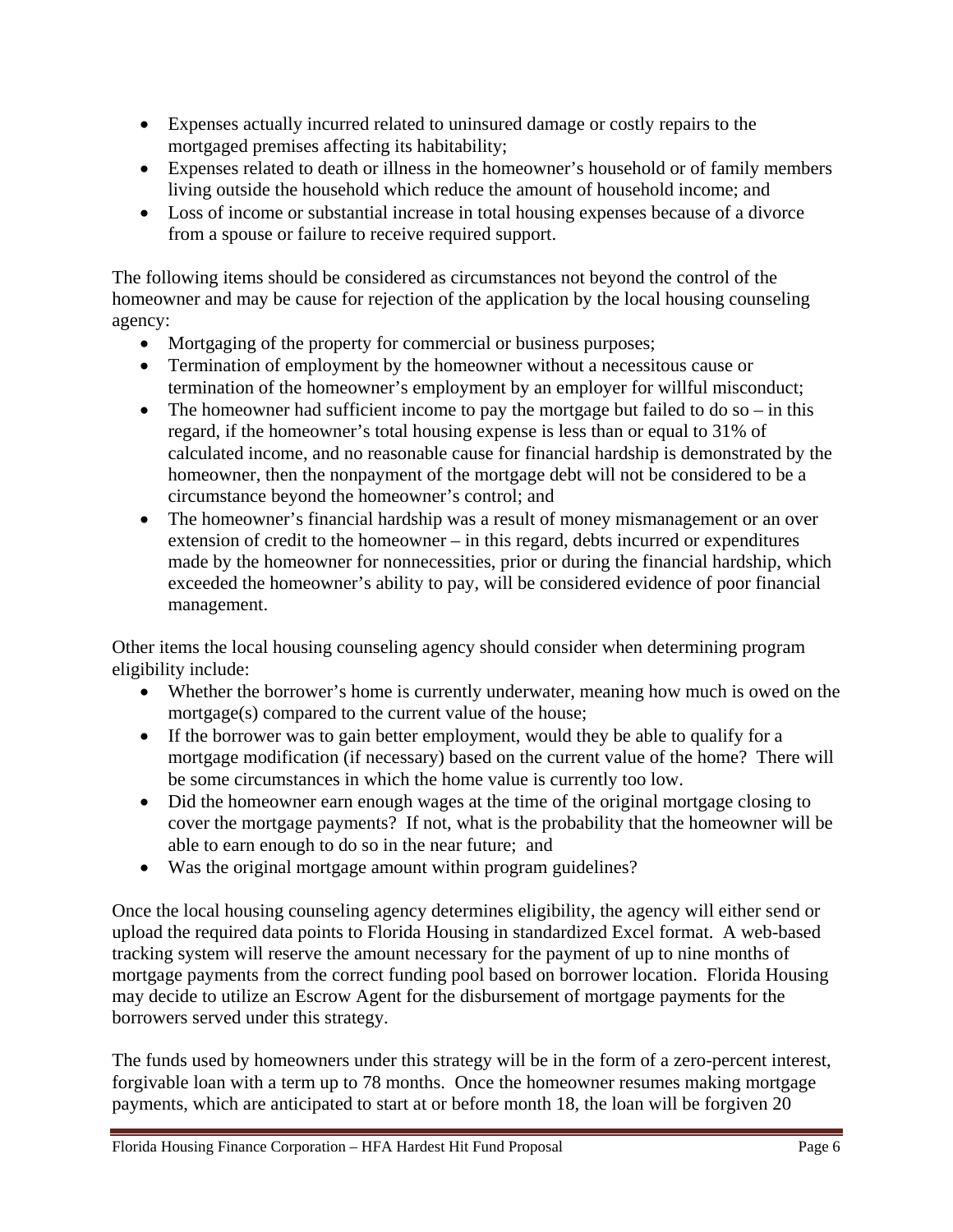percent at the end of each 12 month period. The effect will be up to 18 months of payments made by Florida Housing and the servicer or investor and 20 percent being forgiven at the end of each of the remaining 5 years as long as the borrower remains current on their first mortgage and continues to live in the house as their principal residence. If the homeowner sells the home during any part of the 78 month term, the remaining principal balance will be due to Florida Housing and recycled back into the program. If there is not enough equity in the home to repay the entire amount due, Florida Housing may forgive a portion or all of the remaining principal balance so as to not create additional hardships on the seller at closing.

This loan will be evidenced by a Note and Mortgage. The local housing counseling agency or unit of local government will facilitate the closing of the mortgage and have the proper staff on hand to witness and notarize the closing documents. When the closing package is finalized, the local housing counseling agency or unit of local government will forward the documents to Florida Housing for further processing, including recordation of the Mortgage with the appropriate authorities.

At each mortgage payment, the local housing counseling agency or unit of local government must determine that the homeowner still needs the mortgage intervention funds. The local housing counseling agency or unit of local government must verify that the homeowner is still unemployed or underemployed by checking unemployment records or other appropriate documentation. Also, the local housing counseling agency or unit of local government must verify the steps the homeowner has taken to find a job or earn more income. Once the homeowner has regained substantive employment, funds may be made available for either a principal write-down or a second mortgage lien reduction. Florida Housing intends to provide an average amount (maximum amounts will depend on location of the home as listed in Table 1) of \$25,000 for a principal write-down, a second mortgage lien reduction or a combination of the two.

To receive a principal write down, Florida Housing will only consider the amount necessary to make a modification possible. Florida Housing and the other hardest hit HFAs are currently in negotiations with mortgage investors and lenders to provide matching funds for these homeowners. The average amount, which can vary depending on area the home is located, supplied by Florida Housing will be approximately \$25,000.

If the homeowner has subordinate liens that are impeding a successful first mortgage modification, Florida Housing will consider offering a subordinate lien reduction in an amount which will help facilitate successful modification but not to exceed an average amount, again which may vary due to location, of \$25,000. Florida Housing will only offer these funds if the subordinate lien holder(s) is willing to take the amount supplied by Florida Housing, plus any other funds that can be used to pay down the subordinate liens, to extinguish the debt to allow the first mortgage to be modified. If the subordinate lien holder is unwilling to extinguish the debt, Florida Housing's funds will not be offered.

Both the principal write-down and the subordinate lien reduction payments will be added to the original recorded mortgage under the same terms. Florida Housing will again have the local housing counseling agency or unit of local government facilitate the additional signatures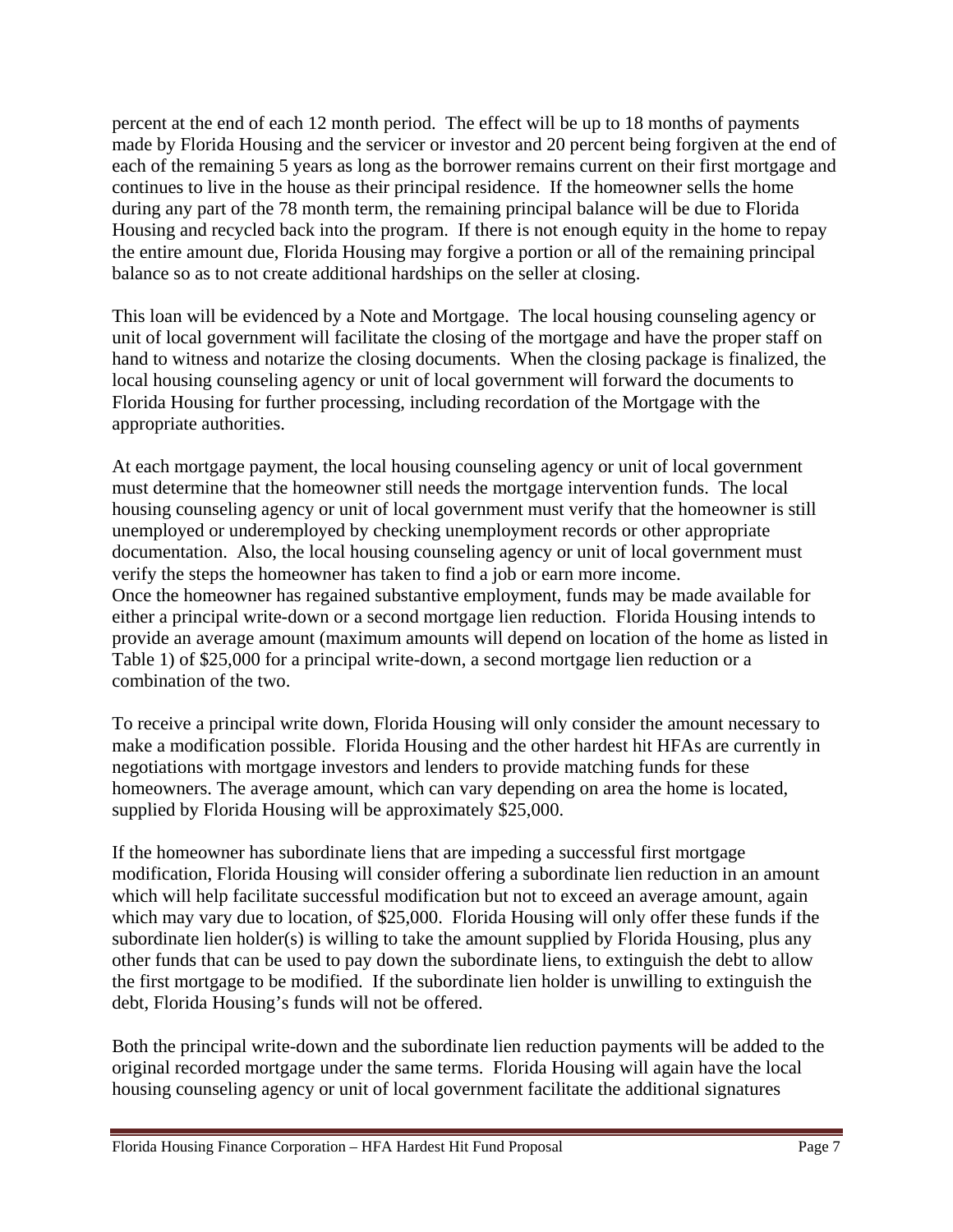necessary by having the proper staff on hand to witness and notarize the modification documents of the original recorded mortgage. When the modification package is finalized, the local housing counseling agency or unit of local government will forward the documents to Florida Housing for further processing, including recordation of the modification documents with the appropriate authorities.

While the homeowners are in the first year of the program, they will be required to regularly meet with their housing counselor. After stabilization, Florida Housing will be making annual residency verifications to ensure continued principal residence status and will also be checking with their mortgage company to verify payment history during the previous 12 month period. These additional points of contact will help determine the effectiveness of the program.

## **B. Population Served and Allocation Methodology**

To determine geographic targeting for Hardest-Hit funding, Florida Housing carried out an analysis of data, relying on data similar to that used by Treasury to allocate funding, to determine the hardest hit areas of the state. We evaluated three measures across all 67 Florida counties – Housing Price Decline from peak prices, Unemployment Rate and Seriously Delinquent mortgage loans – and then combined ratios for each to create an allocation methodology that will guide how funding is geographically targeted. Table 2 provides this information, as explained below.

Housing Price Decline is a measure of the change in housing prices over a period of time. Florida's methodology reflects the percentage of price decline from the peak single family housing price, whenever that occurred in each county. Housing prices in Florida peaked as early as the first quarter of 2006 and as late as the second quarter of 2007. The Housing Price Decline ratio developed for each county shows the relationship of each county's decline compared to the largest price decline in any county (in this case, Lee County). The table provides additional notes on the data source and how the data were used for this purpose.

The Unemployment Rate shows the proportion of workers who are without employment over a certain period. Florida's methodology uses the average annual [2](#page-7-0)009 rate for each county.<sup>2</sup> To get a ratio for each county, we compared the county rate to the average 2009 statewide rate of 10.5% and then multiplied by two (2). The doubling of this ratio increases the weight of unemployment in the methodology, which Florida believes is important in light of the state's proposed strategy to focus on unemployed homeowners. The table provides additional notes on the source of data and how the data were used.

Seriously Delinquent Loans equal all active loans in a county that are 90+ days past due or are in foreclosure.[3](#page-7-1) Using January 2010 data, we arrived at the Seriously Delinquent ratio by dividing the proportion of all loans in a county that were seriously delinquent by the proportion of

<span id="page-7-0"></span><sup>&</sup>lt;sup>2</sup> Florida evaluated whether to use a more current one-month unemployment rate or the 2009 annualized rate. The annualized rate was chosen because this 12-month rate averages any large losses or gains due to big business closings, seasonal fluctuations and other short term impacts.

<span id="page-7-1"></span> $3$  This does not include REO properties.

Florida Housing Finance Corporation – HFA Hardest Hit Fund Proposal Page 8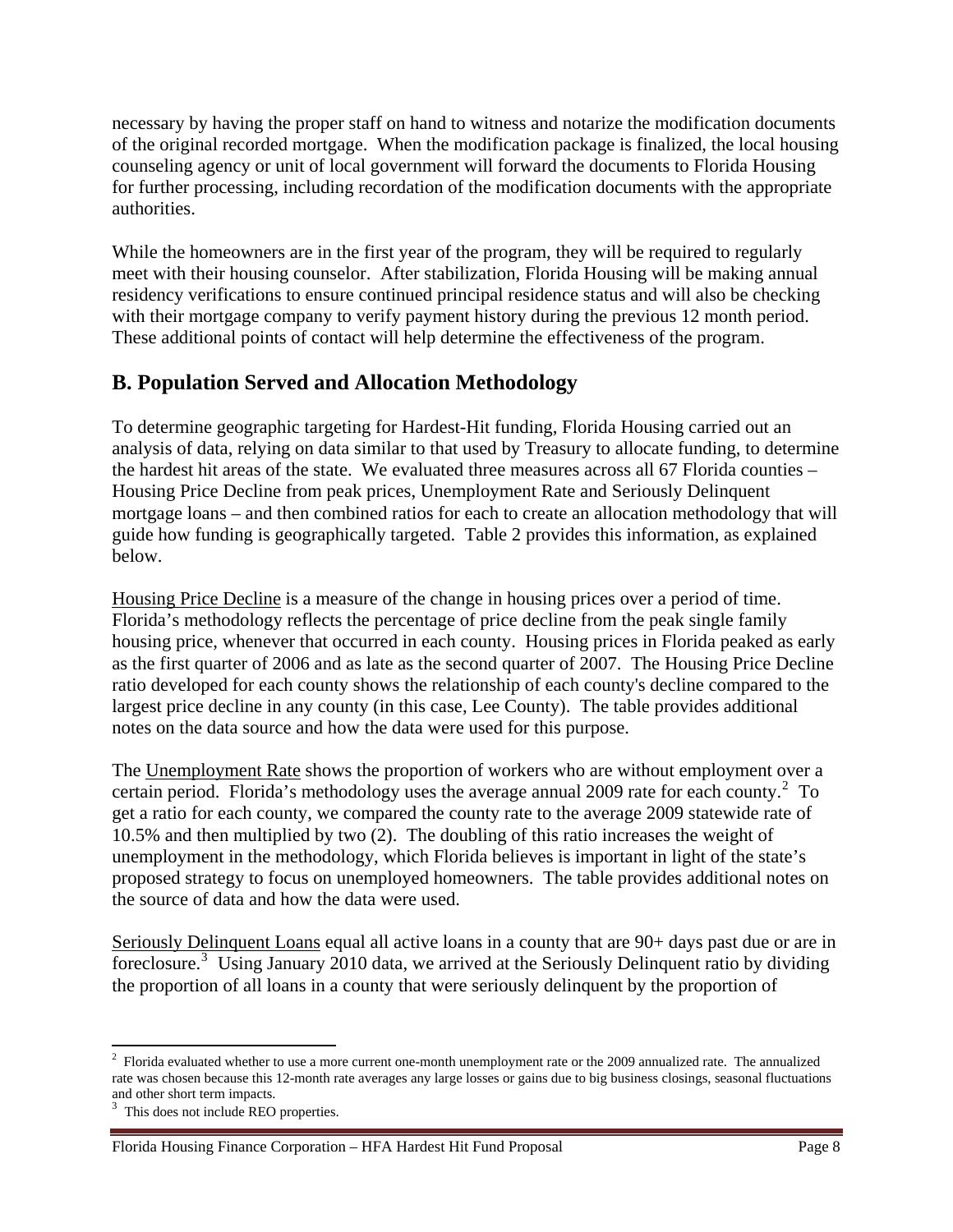seriously delinquent loans across the state (18%). This ratio is meant to compare the percentage of active loans that were past due, rather than the gross number of overdue loans in a county.

The data cover all seriously delinquent loans, not just those for homesteaded properties. Florida Housing did evaluate loan delinquency data that categorized active loan borrowers into primary homes, second homes, non-owner (investment) homes and unknown borrowers, with the hope of basing our allocation solely on primary home loans that were seriously delinquent. However, disaggregating the loan data provided very low numbers (and sometimes no information) for each borrower category in the smaller counties. Thus, Florida Housing decided that the primary home data alone could not be relied on to be accurate for allocation purposes. Because of concerns that some counties would receive higher allocations mainly due to high counts of delinquent investment properties, we evaluated this information, particularly for the counties that have a higher share of the seriously delinquent problem, as shown in Table 2. The analysis showed that there is minimal impact to the allocation from non-primary home property delinquencies.

Once Florida Housing arrived at ratios for Housing Price Decline, Unemployment Rate and Seriously Delinquent Loans, we added the three ratios together. Then we multiplied the number of seriously delinquent loans in each county by the sum of the three ratios to create a weighted number of loans. Finally, we divided each county's weighted number of loans by the state weighted loan total to get a final weighted percentage for each county.

Once Florida Housing makes final program decisions, we will use this methodology to allocate program funding across all three strategies. Note that funding may not be allocated strictly based on the final weighted percentages in the allocation table, as Florida Housing will evaluate existing local infrastructure and capacity as part of its final decision. In addition, a portion of the funding is likely to be provided in a funding pool as a first come, first served allocation, perhaps for the smaller or rural areas of the state, to ensure that the funding is getting out timely.

Estimated Number of Households that the Mortgage Intervention Strategy will Target The \$ 380 million allocation (excluding administrative expenses) to the Mortgage Intervention Strategy is anticipated to be disbursed over a five year period. Florida Housing anticipates that this strategy will be able to serve approximately 1,500 to 2,500 homeowners a year for a total of 7,500 to 12,500 homeowners over the five year period.

|                   | Timeline for Deployment of Funds for Mortgage Intervention Strategy             |
|-------------------|---------------------------------------------------------------------------------|
| <b>Pre-Award</b>  | Request Board approval for the issuance of solicitations for Housing Counseling |
|                   | Agencies and Units of Local Governments as program participants, Compliance     |
|                   | Monitoring Servicers and other professionals as necessary.                      |
| <b>Start Date</b> | <b>Grant Agreement executed</b>                                                 |
| <b>Month 1</b>    | Issue solicitation for Local Housing Counseling Agencies / Units of Local       |
|                   | Government                                                                      |
|                   | Hold public workshop(s)                                                         |
| Month 3           | Complete scoring for Local Housing Counseling Agencies / Units of Local         |
|                   | Government solicitation                                                         |
|                   | <b>Issue solicitation for Compliance Monitoring Servicer</b>                    |
|                   |                                                                                 |

#### Timeline for Deployment of Funds for Mortgage Intervention Strategy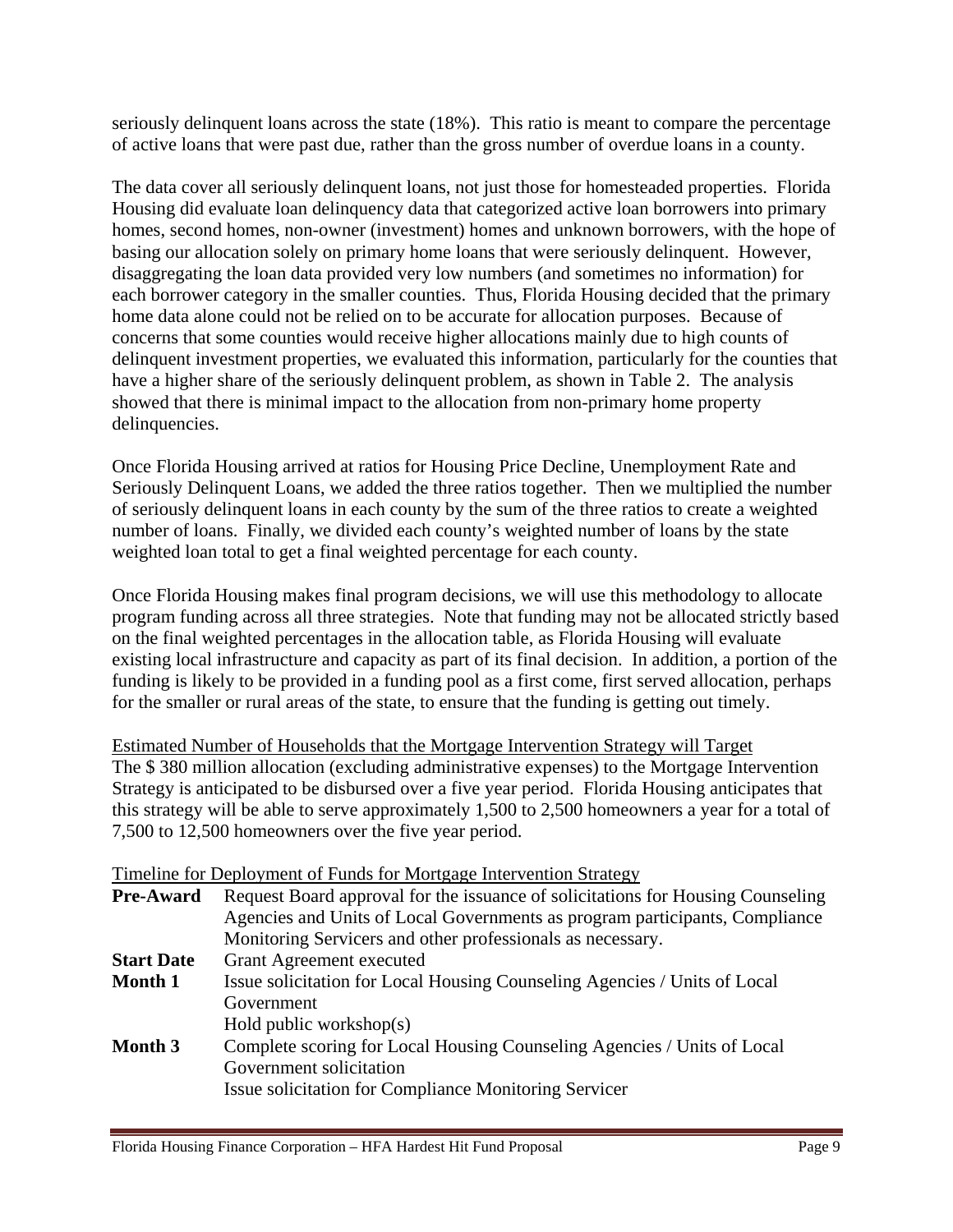| <b>Month 4</b> | <b>Begin Pilot Program</b>                                                     |
|----------------|--------------------------------------------------------------------------------|
| Month 5        | Complete scoring for Compliance Monitoring Servicer solicitation               |
| Month 6        | <b>Complete Pilot Program</b>                                                  |
| <b>Month</b> 7 | Begin to close loans with eligible homeowners                                  |
| <b>Month 8</b> | Begin quarterly reporting to Treasury on program                               |
| Month 12       | Begin monitoring of Local Housing Counseling Agencies / Units of Local         |
|                | Government (ongoing through life of program)                                   |
| Month 24       | First borrowers to receive all 18 months of mortgage assistance payments,      |
|                | possibly the start of adding principal write-down / subordinate lien reduction |
|                | payments (this could occur sooner as employment is gained)                     |
| Ongoing        | Conduct annual residency verifications                                         |

#### Implementation Obstacles

There are several implementation obstacles that will extend the time it will take for Florida Housing to deploy the HFA Hardest Hit Funds.

*Florida Administrative Procedure Act:* Florida Housing is an agency for purposes of the Administrative Procedure Act, Chapter 120, Florida Statutes. Sec. 120.54(1)(a), Florida Statutes, reads "Rulemaking is not a matter of agency discretion. Each agency statement defined as a rule by s. 120.52 shall be adopted by the rulemaking procedure provided by this section as soon as feasible and practicable". This would appear to require Florida Housing to promulgate rules to allocate or expend the HFA Hardest Hit funds.

This mandatory rulemaking process, from the first required notice of rule development through filing for adoption, takes 60-120 days. Any affected party may challenge a proposed rule; the rulemaking process is halted as a matter of law upon filing of a petition challenging the rule. The rule challenge process adds a minimum of 60 days to the rulemaking process. If the challenge is successful, the process must begin again.

*Competitive Solicitation/Bid Protest Process:*An alternative to the rulemaking process described above is to employ a Request for Proposal (RFP) or other competitive solicitation process to allocate funds. Florida Housing is seeking a legislative clarification that it has statutory authority to allocate federal funds that have no corresponding program in Florida Statutes by RFP or other competitive solicitation. The Legislature should act on this proposal by April 30, 2010, the end of Florida's legislative session.

Due to notice requirements, it typically takes 60 days or more to publish and receive responses. Any potential respondent may protest the terms of the RFP within 10 days after publication. Such protests are expedited, but typically add at least another 60 days to the process. Once responses are received, about 30 days after publication, absent a protest, unsuccessful respondents may challenge the selection for awards. As with a protest of the terms, award protests typically add a minimum of 60 days to the process. See sec. 120.57(3), Florida Statutes, regarding the bid protest process.

*SAFE Act Licensing Requirements:* The Secure and Fair Enforcement for Mortgage Licensing ("SAFE") Act of 2008 imposed more stringent licensing requirements on loan originators.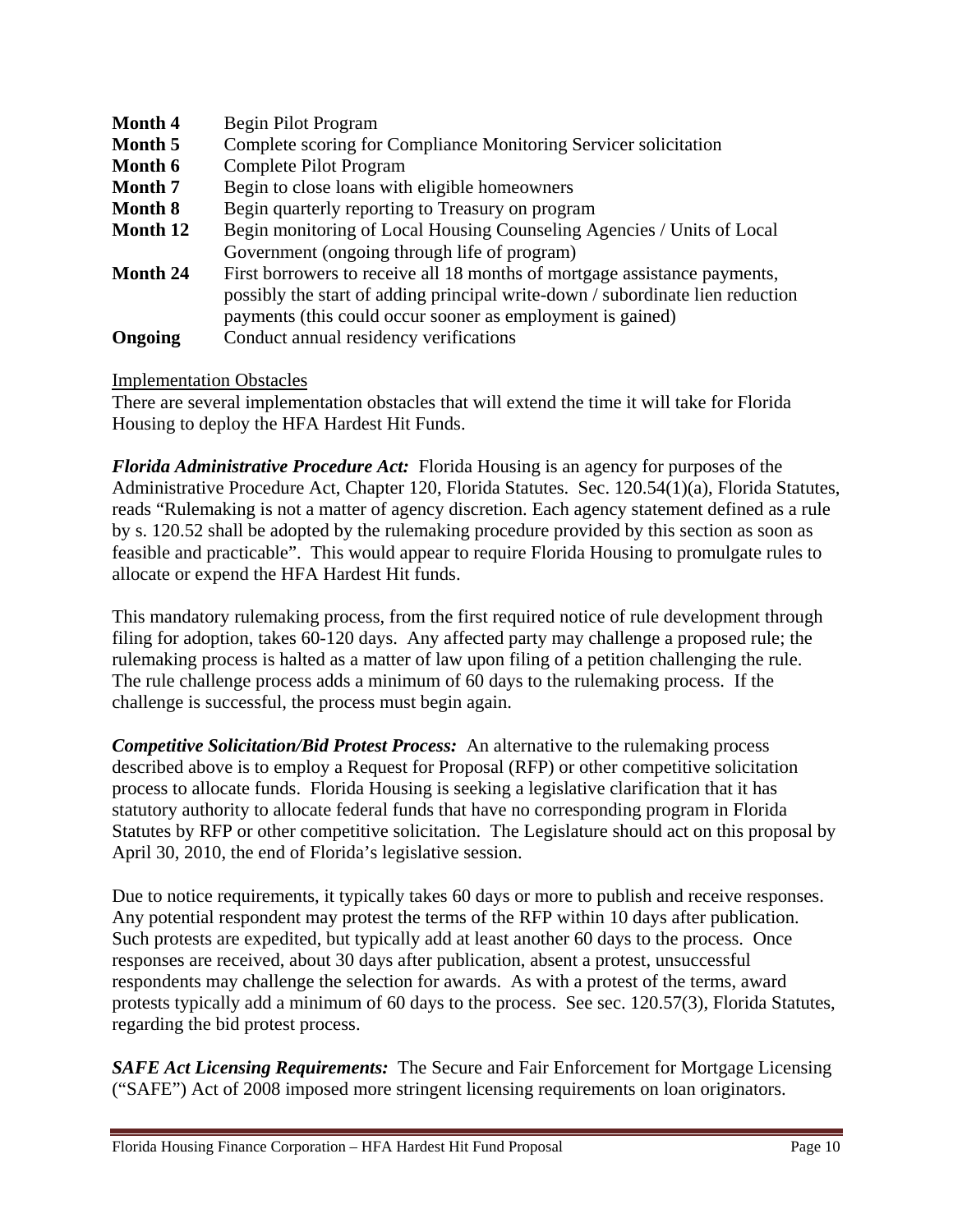Florida Statutes, at sec. 494.00115, exempt *inter alia*, any state, county, or municipal government; or any quasi-governmental agency; and those acting solely under contract and as an agent for federal, state, or municipal agencies for the purpose of servicing mortgage loans. In January, 2010, by letter to Thomas Cardwell, Commissioner of the Florida Office of Financial Regulation, the U.S. Department of Housing and Urban Development advised that to the extent that Florida's exemptions apply to individual employees of otherwise exempt entities, the "exemption may differ from the SAFE Act and HUD's proposed rule when such employees are engaged in the business of loan originator". Florida Housing has operated its first time homebuyer education, consumer credit counseling, and more recently its foreclosure mitigation counseling under the National Foreclosure Mitigation Counseling (NFMC) program through a network of not-for-profit entities around Florida. As provided above, the individual counselors have not heretofore been required to be licensed mortgage brokers or loan originators. The ultimate decision by HUD to require strict adherence to the SAFE Act licensing requirements for those employed by or under contract with Florida Housing who provide mortgage foreclosure counseling services could result in delay while those individuals go through the licensing process, and loss of capacity (and concomitant delay) where individuals choose not become licensed to perform those services.

#### Leveraging of Resources

As part of our strategies, Florida Housing plans on leveraging both lender and servicer resources along with state resources when implementing this HFA Hardest Hit Fund Proposal. For the Mortgage Intervention Strategy, Florida Housing intends to work with lenders and servicers to provide matching monthly mortgage payments on behalf of qualified borrowers. Only lenders and servicers willing to make this matching payment will be allowed to work with the program.

## **C: Demonstration of Capacity to Implement**

As the state's housing finance agency, Florida Housing has a long, proven track record of efficiently providing financing to a range of development organizations to provide different types of housing. Florida Housing administers the state's largest federal and state affordable housing programs. We work in partnership with a variety of entities to provide affordable housing to Floridians:

- Providing mortgage financing along with downpayment assistance through participating private lenders;
- Providing funding to homeownership counseling agencies to support their activities;
- Providing training to lenders and Realtors to ensure that homebuyers have access to lenders and real estate professionals who are knowledgeable about the state's affordable housing programs;
- Providing financing to small and large developers, both non-profit and for-profit, to build and redevelop rental and homeowner housing to meet a variety of needs; and
- Administering state funding to 120 local governments to carry out locally determined housing strategies.

These activities require Florida Housing to have knowledge of and carry out hundreds of tasks to provide financing and compliance monitoring across the platform of varied programs that we administer.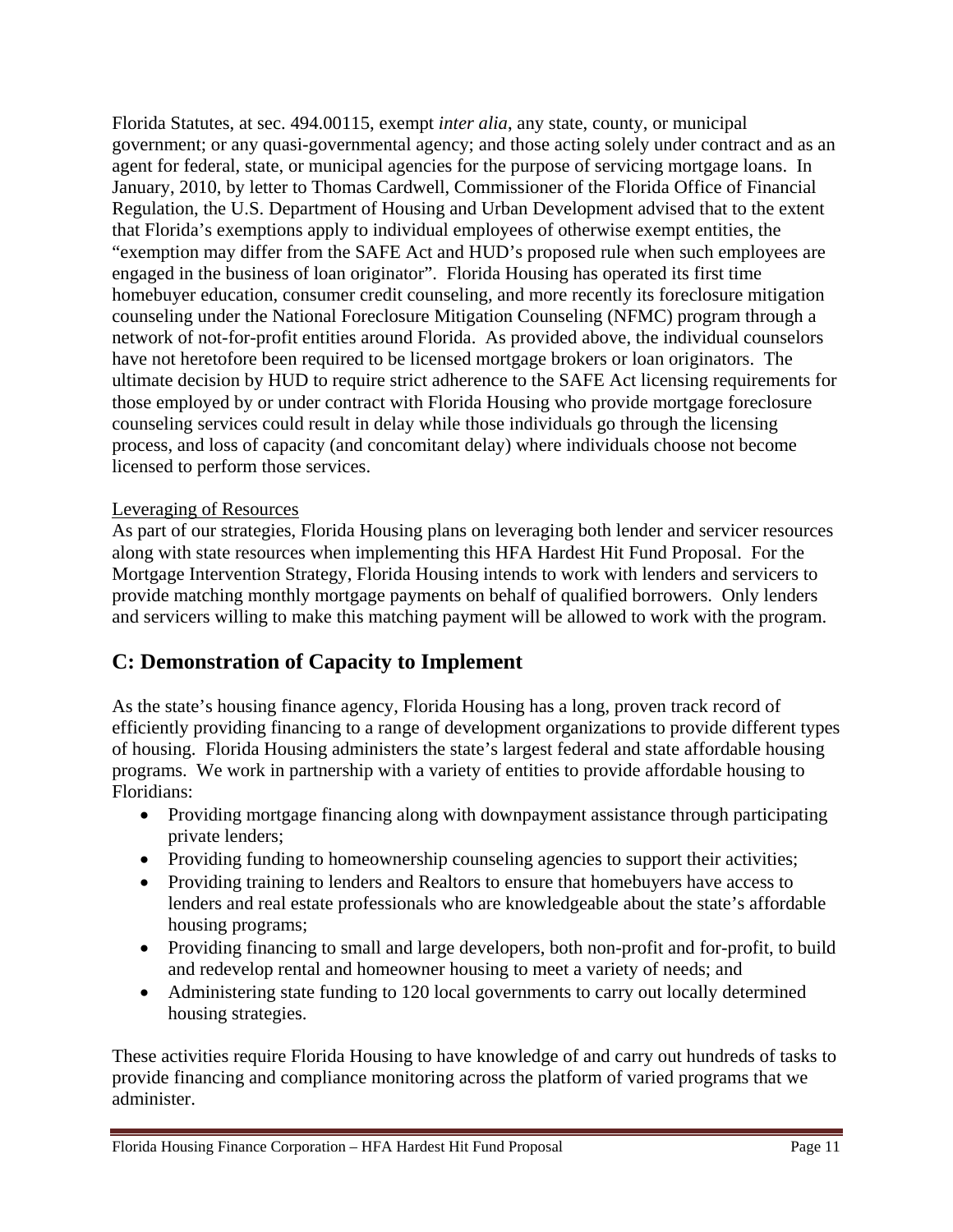Florida Housing is a state HFA intermediary for the NFMC Program. The initial funding for the NFMC program was provided by Congress in the fiscal year 2008 Consolidated Appropriations Act. Additional funding was provided through the Housing and Economic Recovery Act (HERA) of 2008 and the Omnibus Appropriations Act of 2009. The NFMC program is administered through a competitive application process by NeighborWorks® America, within guidelines defined by Congressional legislation. NeighborWorks® America is an independent, congressionally chartered non-profit organization based in Washington, DC, with a mission to provide access to sustainable homeownership and safe, affordable rental housing.

In the first round of funding (2008), Florida Housing received \$1,015,389 of the \$4.8 million in total funding Florida received. This grant allowed Florida Housing to serve as an intermediary for 19 local housing counseling agencies that provided foreclosure prevention and intervention services to more than 2,500 homeowners in 2008 and 1,000 more during 2009.

A second round of funding was made available in mid-2008 and Florida Housing was awarded \$2,294,700 of the \$9.5 million Florida received. These funds were used to increase the number of counseling providers from 19 to 26, which resulted in housing counselors serving more than 8,000 families.

As part of the funding Florida Housing received through the second round of the NFMC program, Florida Housing and Florida Legal Services received an award of \$1.5 million to provide legal assistance to more than 2,700 homeowners at risk of foreclosure.

A third round of funding was made available in 2009. Florida Housing awarded \$1,805,370 of the \$3.78 million Florida received. These funds were provided to 32 sub-grantees and are anticipated to serve more than 6,500 families statewide.

Florida Housing applied for a fourth round of NFMC funding in February 2010 and expects to receive notification from NeighborWorks regarding the possibility of funding mid-April 2010.

Florida Housing has managed the FTHB Program for many years and has long-term relationships with participating lenders and real estate professionals statewide. Florida Housing has the experience required to manage this program across a number of arenas, including:

- Management of the single family indenture, including bond structure and sales, financial soundness, loan securitization, arbitrage rebate analysis, cash flows to meet the requirements of the indenture, rating agency requirements and management of contracts for professionals outside of Florida Housing needed to operate the indenture;
- Organization and tracking of mortgage flow in the program via pipeline management; working with lending partners and servicers to clear conditions on mortgage files; and monitoring administrators/servicers for compliance with state, federal and programmatic regulations and requirements;
- Monitoring documentation and loan files for the downpayment assistance programs, including maintenance of a database to track applications and funding status, and carrying out liaison duties to oversee the approval and tracking process for new participating lender applications;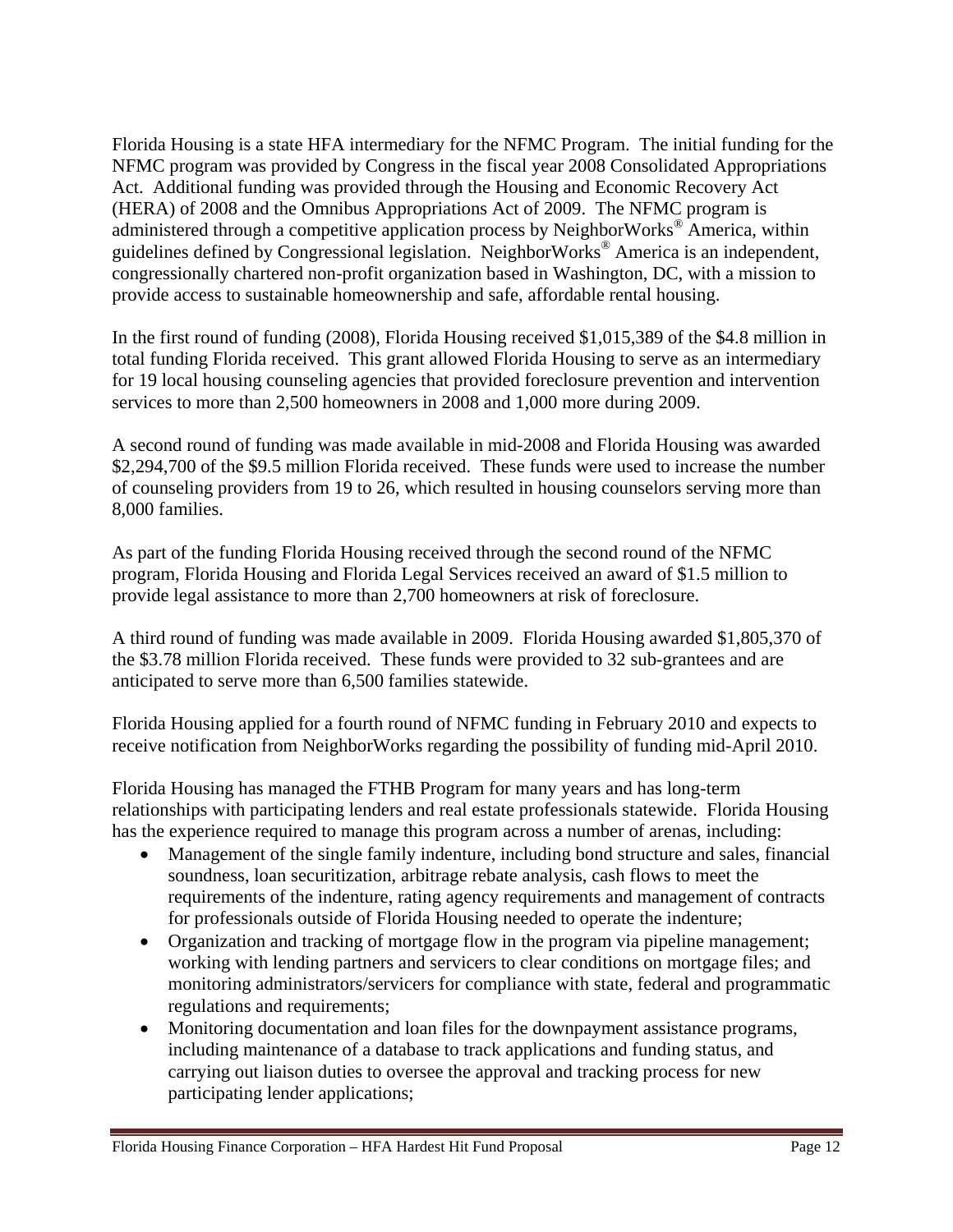- Maintaining a current database of HUD- and SHIP-approved Homebuyer Counseling Agencies throughout the state that are approved by Florida Housing to provide such counseling;
- Maintaining a database of mortgage insurance providers participating in FTHB program, their ratings and any developments that would impact their ability to write coverage for program borrowers; and
- Maintaining constant communication with participating lenders and Realtors.

Florida Housing's FTHB program has supplied over \$2 billion in first mortgage assistance to over 16,800 households since inception. We have the allocation and capacity to issue an additional \$1 billion of tax-exempt mortgage revenue bonds for first mortgages. With an average FTHB Program first mortgage loan amount currently at \$100,539, we have the resources and a lender base sufficient to remove in excess of 10,700 homes from the existing housing stock in the targeted counties.

### *Key Staff for the HFA Hardest Hit Fund*

### Barbara Goltz, Chief Financial Officer

Barbara E. Goltz has held the position of Chief Financial Officer of Florida Housing since September 2000. Prior to accepting her position at Florida Housing, Ms. Goltz was a senior manager for the Florida Lottery from 1987 until 2000. She also held senior management positions with the Department of Education from 1975-1987. Ms. Goltz is a Certified Public Accountant and received a Bachelor of Science degree in Accounting from Florida State University.

### David Westcott, Director of Homeownership Programs

David Westcott became Director of Homeownership Programs at Florida Housing in October 2005. In this capacity, he oversees the First Time Homebuyer Program, the Down Payment Assistance Program, the Homeownership Pool Program, the HOME Again Disaster Recovery Loan Program, the Community Land Trust Program, and the Community Workforce Housing Innovation Pilot Program. Prior to his appointment as Director, he served as Florida Housing's Multifamily Mortgage Revenue Bonds Program Administrator for four years and was responsible for administering all aspects of that program. Before that, he practiced real property and administrative law in both the public and private sectors. Mr. Westcott received his BS in Political Science in 1988 and his JD in 1991 from Florida State University. As a member of the Senior Management team, Mr. Westcott is responsible for the shaping, development and management of all Homeownership Program initiatives in coordination with other Florida Housing programs; providing information and support to the legislative and executive branches of government as well as local governments; and consulting with and directing activities of counsel, underwriters, environmental consultants and other parties as necessary.

### Nicole Gibson, Homeownership Programs Administrator

Nicole Gibson is the Homeownership Programs Administrator at Florida Housing Finance Corporation. Ms. Gibson has been with Florida Housing for seven years and is responsible for the day-to-day administration of various homeownership programs, including the Homeownership Pool Program, HOME Again, the Community Workforce Housing Innovation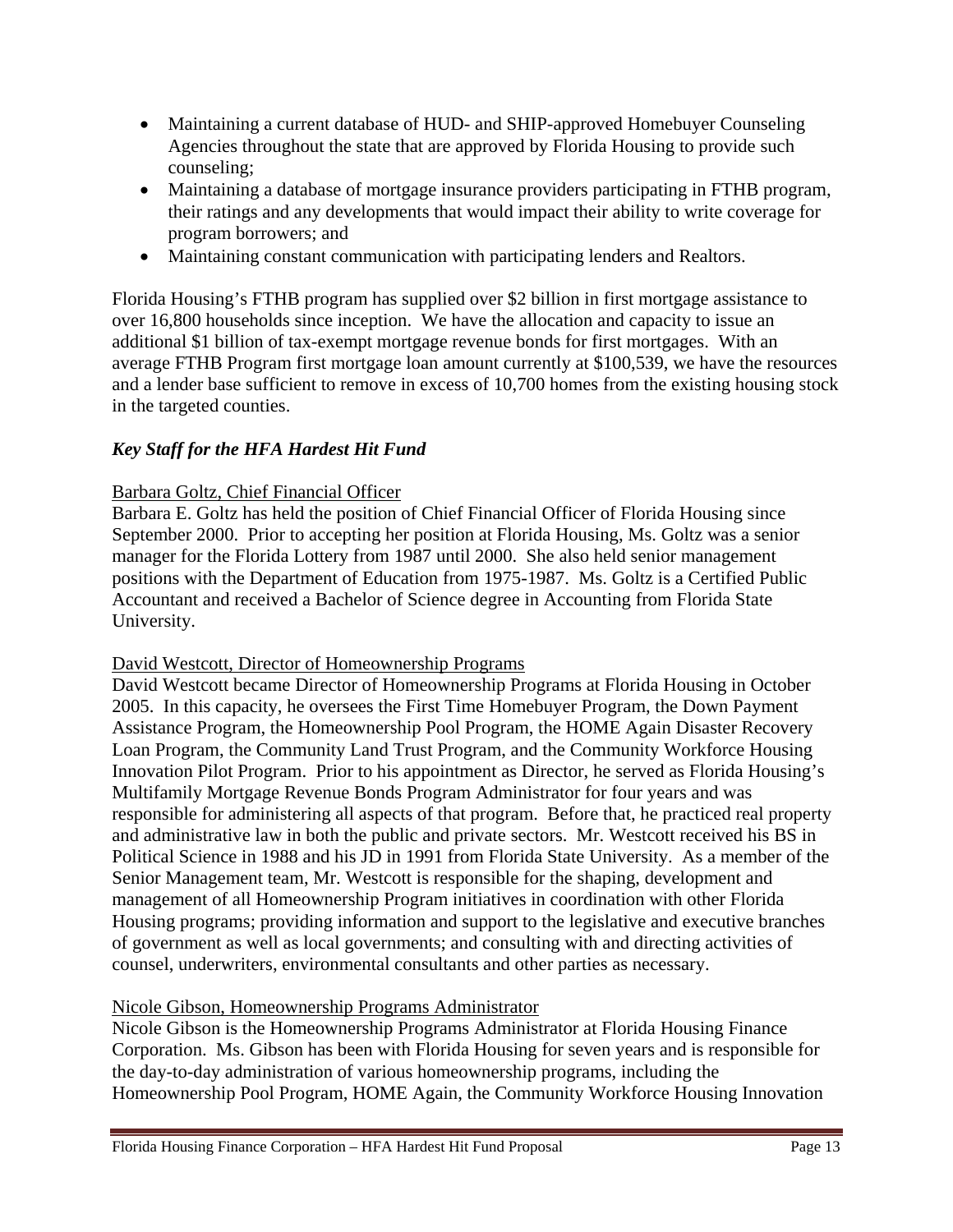Pilot Program and Community Land Trusts. Additionally, she is responsible for the administration of the Florida Housing's ongoing National Foreclosure Mitigation Counseling grant. Ms. Gibson received a BA degree in Business Administration and Accounting from Flagler College and her MBA at Florida State University. She has been recognized by HUD as a Certified HOME Program Specialist – Regulations.

#### Diane Carr, Servicing Administrator

Ms. Carr has been employed by Florida Housing for ten years and has acted as the liaison with HUD for most of those years. As the primary HUD contact, Ms. Carr monitors activities with HUD, works with Florida Housing staff to ensure the accurate and timely maintenance of HUD's reporting system and monitors all HUD resources, commitments and spending for all departments within Florida Housing. Ms. Carr's work experience includes 18 years of banking and eight years in real estate sales. Ms. Carr will supervise loan servicing activities and will also carry out Quality Assurance activities. Ms. Carr has a BS degree in Accounting and Finance from Florida State University.

#### Laura J. Cox, Director of Asset Management and Guarantee Fund

Before joining Florida Housing Finance Corporation in July 2002, Ms. Cox practiced real estate, corporate, transactional and financial services regulatory law. Her practice included advising financial institutions on a broad spectrum of matters from governance and regulatory compliance to issues arising in the ordinary course of business. She has also previously held management positions in the banking industry, most recently as Chief Operating Officer and Chief Financial Officer. Ms. Cox earned her MBA (Banking) degree in 1988 and her JD degree in 1999 from Nova Southeastern University. She will be responsible for general management and oversight of compliance monitoring activities to ensure compliance with federal laws and regulations.

#### Robin Grantham, Compliance Monitoring Administrator

Ms. Grantham joined Florida Housing in April 1996 and currently serves as Compliance Monitoring Administrator, responsible for directing all activities of the Compliance Department. She is a Certified Occupancy Specialist. Ms. Grantham's experience includes over four years in several of Florida Housing's program areas, and eight years in the Florida Housing General Counsel's Office as Contracts Administrator. Her day-to-day activities include the supervision and coordination of compliance monitoring activities for programs, including Multifamily Mortgage Revenue Bonds, State Apartment Incentive Loans, HOME, HUD Risk Sharing and the Davis-Bacon Act.

#### Stephanie Sgouros, Inspector General

Ms. Sgouros has been at Florida Housing since 2000, and has over 20 years experience as an auditor. She previously worked at the Florida Office of the Comptroller (now the Chief Financial Officer) where she developed audit/review programs and conducted and supervised compliance, performance and operational audits, drafted reports and made recommendations to improve state operations. Prior to that, she worked for the Florida Office of the Auditor General where her duties included assisting in audits of various federal financial assistance programs, such as JTPA, EDWAA and VR. Ms. Sgouros received her BS degree in Accounting from Florida State University in 1987 and her CPA certification in 1991. Ms. Sgouros currently manages Florida Housing's Office of Internal Audit, which monitors Florida Housing's risks, internal controls, procedures and accounting and operational practices. The Internal Audit Office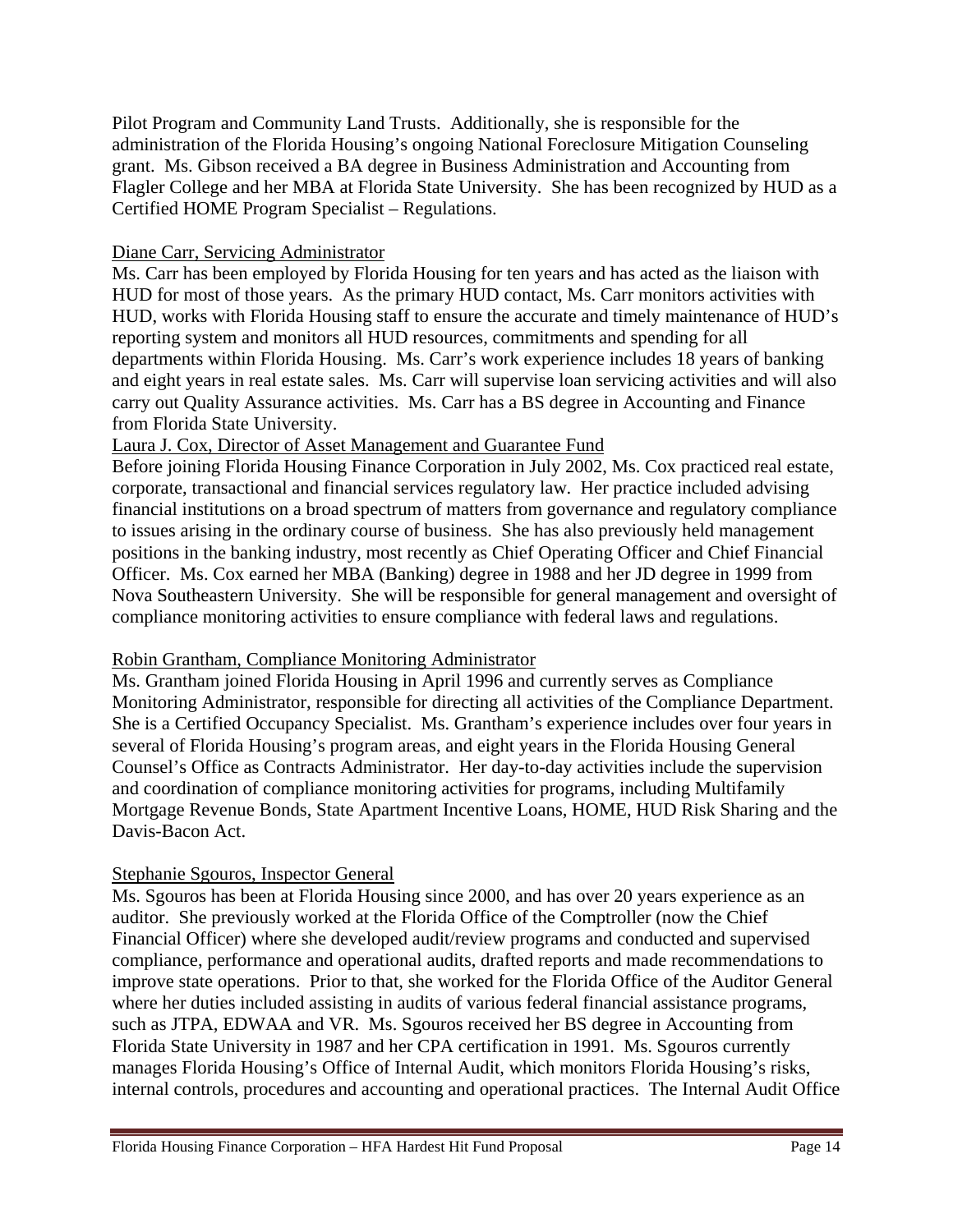is independent, reporting organizationally to the Board and day-to-day to the Executive Director. Ms. Sgouros oversees various financial, operational, performance and compliance audits/reviews of Florida Housing's operations and programs, both state and federal, including HOME and Low Income Housing Tax Credits. She also conducts investigations of internal and external complaints of fraud, abuse, waste, etc.

#### Sheila A. O'Kane, Systems Auditor

Ms. O'Kane has been at Florida Housing since 2000, and has over 20 years experience as an auditor. She performs operational, performance, compliance and financial audits/reviews of various state and federal programs, such as HOME, and investigates internally and externally generated complaints. She previously worked at the Florida Office of the Comptroller where she developed audit/review programs and conducted compliance, performance and operational audits, drafted reports and made recommendations to improve state operations. Prior to that, Ms. O'Kane worked for the Office of the Auditor General where she performed Information Technology audits of federally funded programs. Ms. O'Kane received her BS degree in Accounting from Florida State University in 1987 and her Certified Information Systems Auditor certification in 1995.

#### Compliance Infrastructure

Florida Housing outsources many of our current monitoring requirements to third parties. We anticipate that our current monitoring contracts will not encompass the new programs designed for the HFA Hardest Hit Fund, but we have the necessary technical expertise to design and implement new contracts for the Compliance Monitoring of the HFA Hardest Hit Fund requirements. Additionally, Florida Housing has an internal Quality Assurance Review Program that routinely determines whether contracted servicers perform complete, accurate and timely work consistent with the terms of each contract, including the stated scope of work. All servicers are subject to a Quality Assurance Review (QA Review) for all areas of servicing. The scope and frequency of the QA Reviews are risk-based, as determined from time to time by Florida Housing through an analysis of the loan programs offered. During each QA Review, inconsistencies, deficiencies and discrepancies identified are reported to Florida Housing's senior management.

#### Audit and Internal Controls and Fraud Risk Mitigation

Policies, procedures and internal controls required to implement the HFA Hardest Hit Fund will be modeled on processes that are already in place and operating as intended. The HFA Hardest Hit Fund will be added to our Office of Internal Audit's work plan and Internal Audit Risk Assessment. Florida Housing's Office of Internal Audit will review our partners' oversight activities, including related working papers, internal controls, etc., for sufficiency.

#### Reporting Protocols

Florida Housing will begin establishing reporting protocols based on existing requirements. For the Mortgage Intervention Strategy, Florida Housing already receives 45 different data points for reporting under the NFMC program including demographic information, mortgage information including lender, monthly PITI and additional lien information. For participants in the Mortgage Intervention Strategy, Florida Housing intends to supplement data captured at homeowner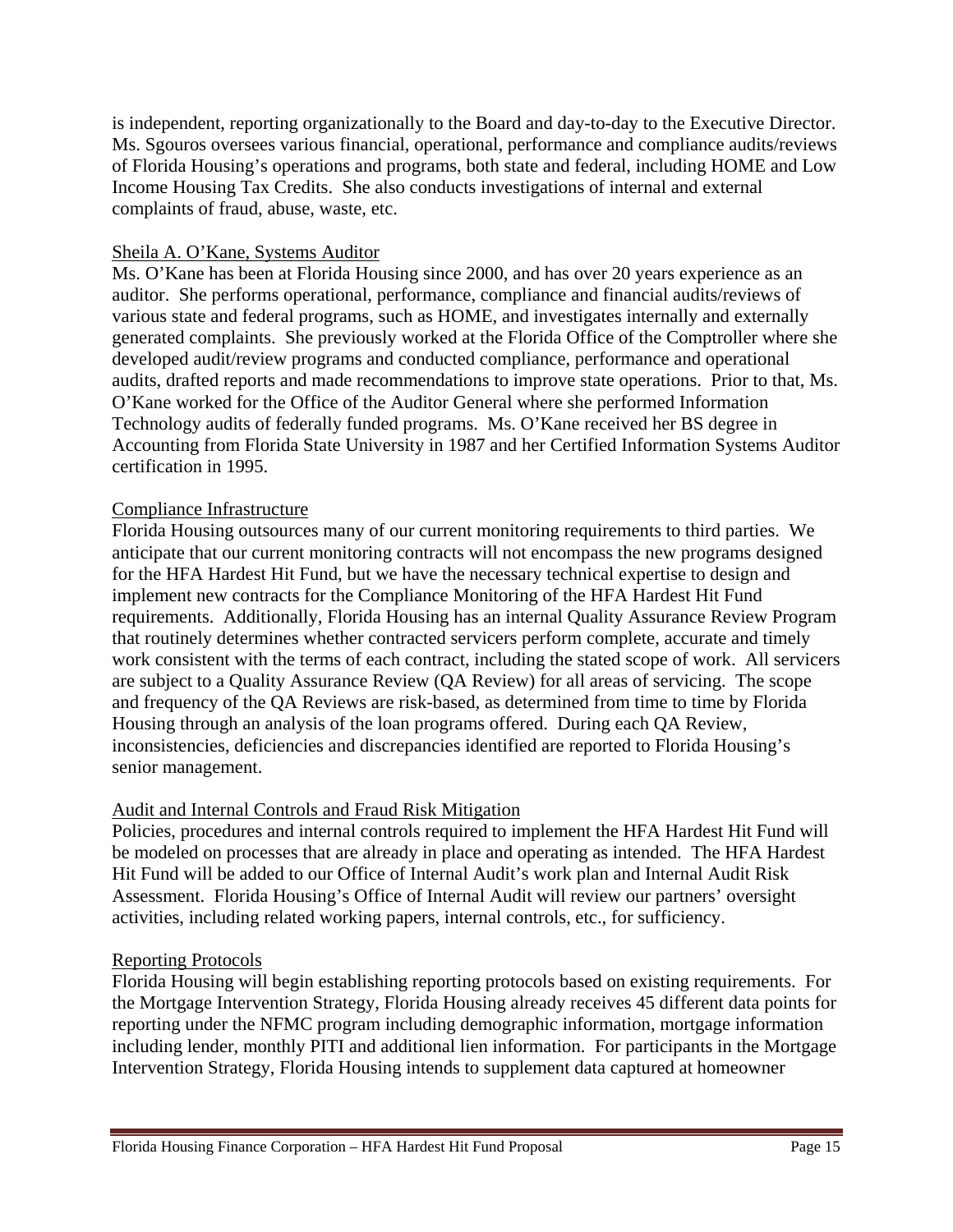closeout, including mortgage modification information or other resolution, types of counseling received and any other pertinent data to help assess program and participant success.

#### Metrics Regarding Efficacy

Florida Housing has met or exceeded all of its statutorily mandated performance targets for the programs we administer every year since the targets were implemented in 1998. Current metrics and goals of Florida Housing include:

*Goal*: To maximize the capacity of local governments and the private sector, both for profit and nonprofit, to develop and preserve affordable housing.

*Objective 1*: To maximize targeted dollars that are allocated to the targeted population. *Outcome 1*: Percent of statutorily targeted dollars that are allocated to the targeted population.

*Objective 2*: To maximize leveraging of state recourses. *Outcome 2*: Ratio of non-state resources to state-appropriated dollars.

*Objective 3*: To maximize the percentage of set-aside units at designated percentages of median income to total units.

*Outcome 3*: Percent of units exceeding statutory set asides.

## **D: Staffing and Business Partners**

Key Outside Relationships for the Mortgage Intervention Strategy

Florida Housing intends to issue at least two solicitations for services to implement the Mortgage Intervention Strategy. The first solicitation will be for contracting with the local housing counseling agencies and units of local government. We would look for agencies that have demonstrated experience in delivering housing counseling activities, capacity to add the Mortgage Intervention Strategy to their current delivery system and a plan to reach out to the homeowners in their local community. The Mortgage Intervention Strategy relies heavily on the work of these partners to provide intake and screening of eligible applicants, to walk the homeowners through the program and provide guidance and education. Also, these agencies will work with the homeowners to help modify their current mortgage. Florida Housing anticipates using a fee-for-service structure for implementation of this program. Fee arrangements have not been secured, but using the NFMC program as a guide, Florida Housing believes the following services and corresponding fees to be appropriate for the delivery of the program:

- Client intake \$100 per homeowner
- Determination if homeowner meets program requirements and loan closing \$200 per homeowner
- Monthly case management \$75 per month per homeowner
- Successful outcome / mortgage modification \$250 per outcome
- Program related support for entities that perform all case management duties \$1,200 per entity per month
- Program related support for entities that perform limited case management duties \$600 per entity per month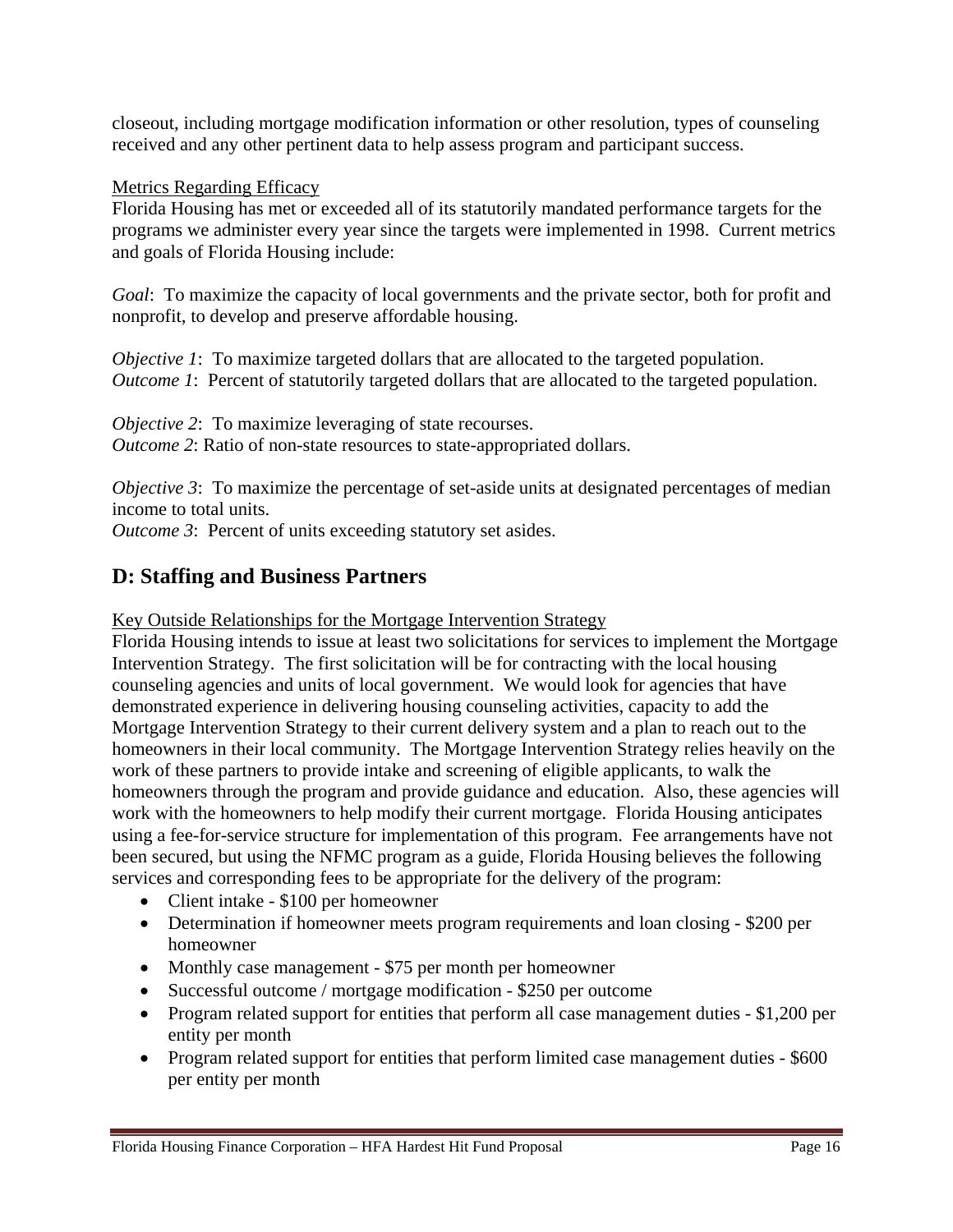The second solicitation will be for Compliance Monitors. Florida Housing has successfully negotiated Compliance Monitoring contracts with organizations across the state for a number of years. It is anticipated that our current Compliance Monitoring contracts will not cover the monitoring requirements of the Mortgage Intervention Strategy. Again, fee arrangements have not been finalized, but based on our past experience in contracts for Compliance Monitors, the following fees are considered to be appropriate for the monitoring requirements:

- Desk Review \$75 per file reviewed
- On-Site Review  $$1,500$  flat fee plus \$75 per file reviewed

A possible third solicitation may be necessary. Florida Housing may decide to use an Escrow Agent or Trustee to facilitate the homeowner mortgage payments to each lender on a monthly basis depending on the final program payment system selected.

We will be providing training to our local housing counseling agencies and units of local government participating in this program. The first round of training will encompass the specific details and program metrics that the local housing counseling agencies and units of local government will need to consider when evaluating each homeowner. We will also need to train on the reporting requirements and ongoing case management requirements of the program. After this immediate training need is met, Florida Housing intends to supply ongoing training related to the current foreclosure crisis.

Florida Housing currently has a Foreclosure Prevention Training Services contract with a nationally recognized NeighborWorks<sup>®</sup> trainer, the Mortgage and Credit Center. Under this contract, we have provided both classroom-based and web-based training. The web-based training has proven to be beneficial because it allows more housing counselors to access the trainings at no cost. Some of the previous training included topics such as "Using the Decision Tree as a Counseling Intake Tool", "The Role of Counselors in Foreclosure Counseling" and "Update to Making Home Affordable". In 2010, our trainer will add video podcasts, available at any time, as a new way to enhance outreach to our subgrantees.

Under this current contract the fee schedule is as follows: Webinars - \$2,800 per webinar Three-day in-person workshops - \$15,970 per workshop Video Podcast - \$2,500 per podcast

To support Florida's affordable housing delivery system, Florida's Affordable Housing Catalyst Program provides training and technical assistance to non-profit organizations, local governments and other community based organizations on all aspects of federal and state housing programs. In the past, the array of workshops has included topics such as homebuyer education, understanding the income qualification process, program administration, acquiring foreclosure affected properties for affordable housing, preserving existing affordable units and foreclosure mitigation. For this initiative, Florida Housing will work with the state's Catalyst Program provider, the non-profit Florida Housing Coalition, to develop a set of workshops targeted directly at providing training and technical assistance to providers of related services on topics pertinent to the HFA Hardest Hit Program.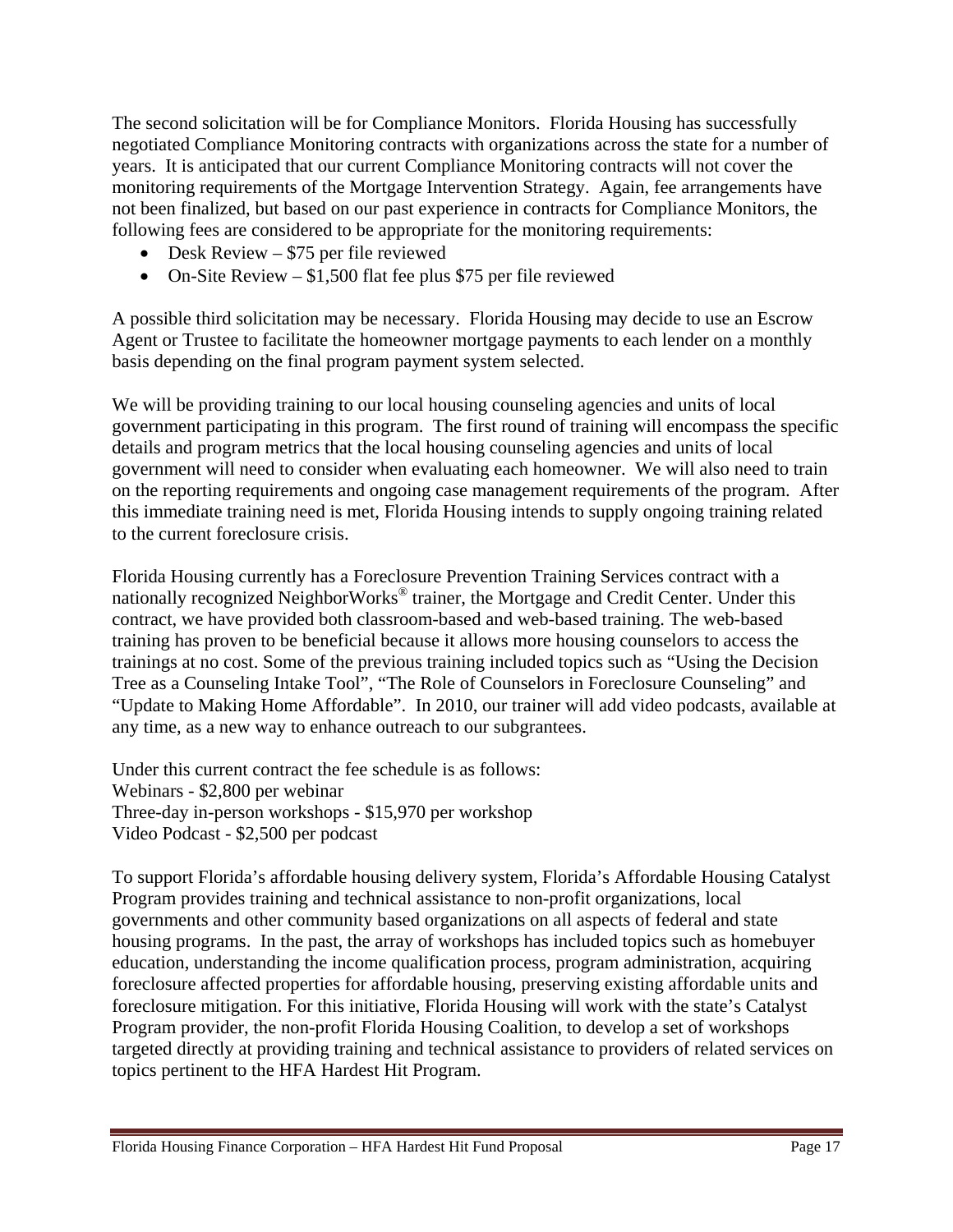Founded in 1982, the Florida Housing Coalition is a nonprofit, statewide membership organization whose mission is to act as a catalyst to affordable housing. The Florida Housing Coalition has seven offices throughout Florida and a technical assistance staff of seven. The Coalition is currently under contract with Florida Housing for Catalyst as well as two other programs, and provides technical assistance through a contract with the Florida Department of Community Affairs on the Neighborhood Stabilization Program. The Coalition also carries out technical assistance on housing matters through other partnerships.

Under the current contract the fee schedule is as follows:

| New One Day Workshop (statewide)    | $$9,600$ (drops to \$7,825 after first occurrence)    |
|-------------------------------------|-------------------------------------------------------|
| New Two Day Workshop                | $$12,975$ (drops to $$10,400$ after first occurrence) |
| Clinic 1-day (regional small group) | \$7,100                                               |
| Clinic 2-day                        | \$4,828                                               |

| <b>E. Administrative Expenses</b> |  |
|-----------------------------------|--|
|-----------------------------------|--|

| <b>Program Duration (years)</b>                              | 5            |
|--------------------------------------------------------------|--------------|
|                                                              |              |
| <b>One-time / Start-Up Expenses:</b>                         |              |
| <b>Initial Personnel</b>                                     | \$17,000     |
| Building, Equipment, Technology                              | \$0          |
| <b>Professional Services</b>                                 | \$300,000    |
| Travel                                                       | \$50,000     |
| <b>Website Development /Translation</b>                      | \$22,500     |
| <b>Subtotal</b>                                              | \$389,500    |
|                                                              |              |
| <b>Operating / Administrative Expenses:</b>                  |              |
| Salaries for 3.55 Direct FTE and 8.15 Indirect FTE           | \$7,470,000  |
| Professional Services (Legal, Compliance, Audit, Monitoring) | \$1,700,000  |
| <b>Travel</b>                                                | \$200,000    |
| Buildings, Leases & Equipment                                | \$680,000    |
| Information Technology & Communications                      | \$260,500    |
| Office Supplies/Postage and Delivery/Subscriptions           | \$51,000     |
| Risk Management / Insurance                                  | \$90,000     |
| Training                                                     | \$1,243,800  |
| Marketing / PR                                               | \$54,000     |
| Miscellaneous Operational Overhead                           | \$630,000    |
| Key Business Partners On-Going                               | \$7,950,000  |
| <b>Subtotal</b>                                              | \$20,329,300 |
|                                                              |              |
| <b>Transaction Expenses:</b>                                 |              |
| <b>Recording Fees</b>                                        | \$766,000    |
| <b>Units Served</b>                                          | 10,000       |
| Cost/Unit                                                    | \$75         |
| <b>Contingency for Recording Fees</b>                        | \$16,000     |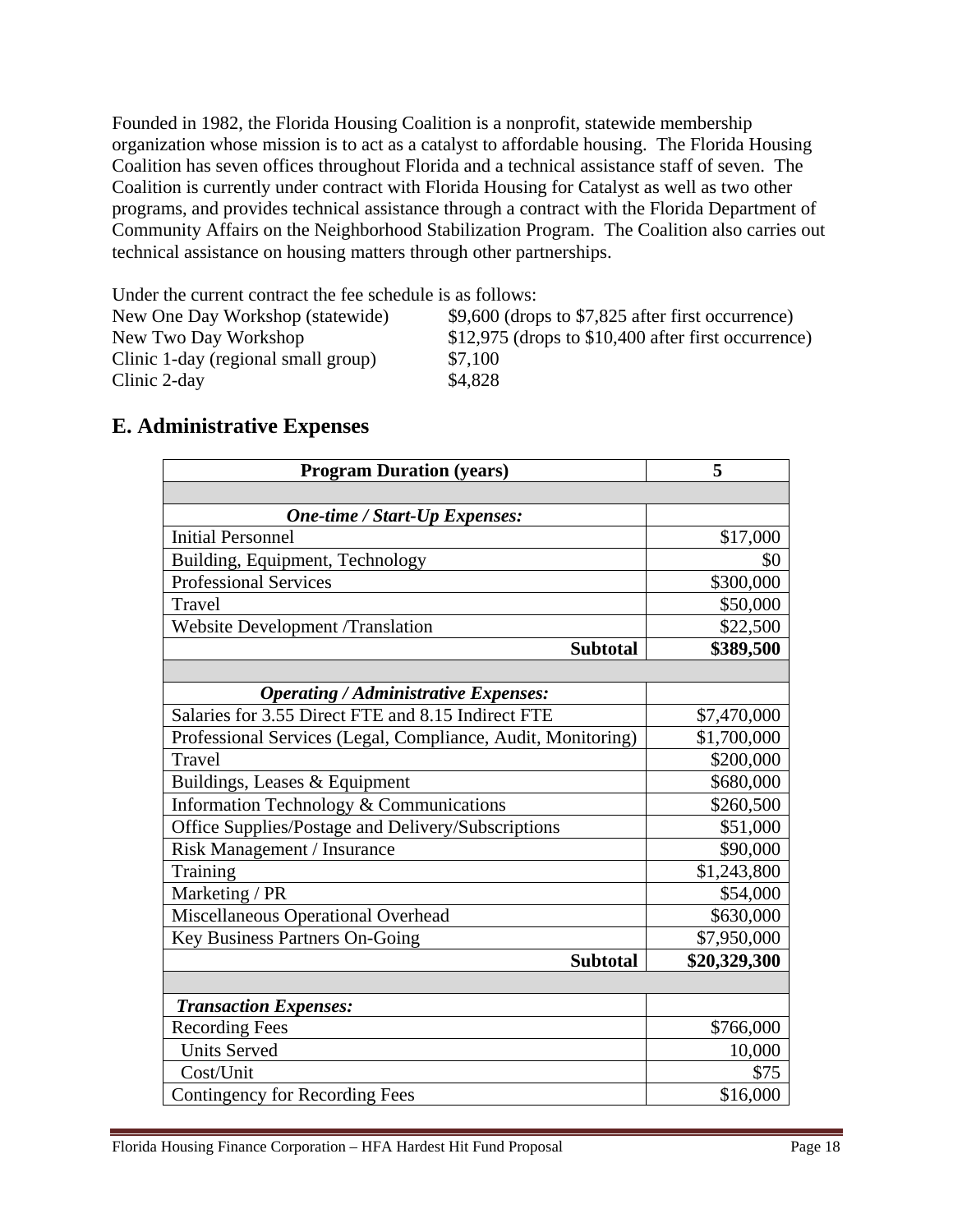| <b>Decision Costs</b>                 | \$2,046,000   |
|---------------------------------------|---------------|
| <b>Units Served</b>                   | 10,000        |
| Cost/Unit                             | \$200         |
| <b>Contingency for Decision Costs</b> | \$46,000      |
| <b>Wire Transfer Fees</b>             | \$50,000      |
| <b>Units Served</b>                   | 5,000         |
| Cost/Unit                             | \$10          |
| File Intake                           | \$3,069,000   |
| <b>Units Served</b>                   | 30,000        |
| Cost/Unit                             | \$100         |
| Contingency for File Intake           | \$69,000      |
| <b>Successful File</b>                | \$11,764,000  |
| <b>Units Served</b>                   | 10,000        |
| Cost/Unit                             | \$1,150       |
| Contingency for Successful File       | \$264,000     |
| <b>Subtotal</b>                       | \$17,695,000  |
|                                       |               |
| <b>Grand Total</b>                    | \$38,413,800  |
|                                       |               |
| % of Total Award                      | 9.19%         |
| <b>Award Amount</b>                   | \$418,000,000 |
| <b>Average Annual Expenses</b>        | \$7,682,760   |

## **F. Overview of Risk Management / Fraud Prevention**

Florida Housing intends to comply with all requirements under Emergency Economic Stabilization Act of 2008 (EESA) including but not limited to, allowing full compliance and oversight by the Treasury, the Comptroller General of the United States, Government Accountability Office, Congressional Oversight Panel and the Special Inspector General of the Troubled Asset Relief Program as to the application of any EESA funds. All books, communications and records regarding the use of EESA funds by Florida Housing will be made available for review by any of these entities upon request.

#### Compliance Monitoring by Florida Housing Finance Corporation for the Mortgage Intervention Strategy

Florida Housing outsources much of the participant eligibility verification and compliance monitoring required for programs that it administers to third parties with long-standing relationships with Florida Housing. Florida Housing's compliance monitors will perform periodic on-site and desktop reviews of Service Providers. These reviews will include, but not be limited to:

- a. Review of written procedures regarding all program processes, including intake and screening;
- b. Review of service providers' record keeping including tracing a sample of reported items to supporting documentation and vice versa;
- c. Review of client files to determine that sufficient documentation is included;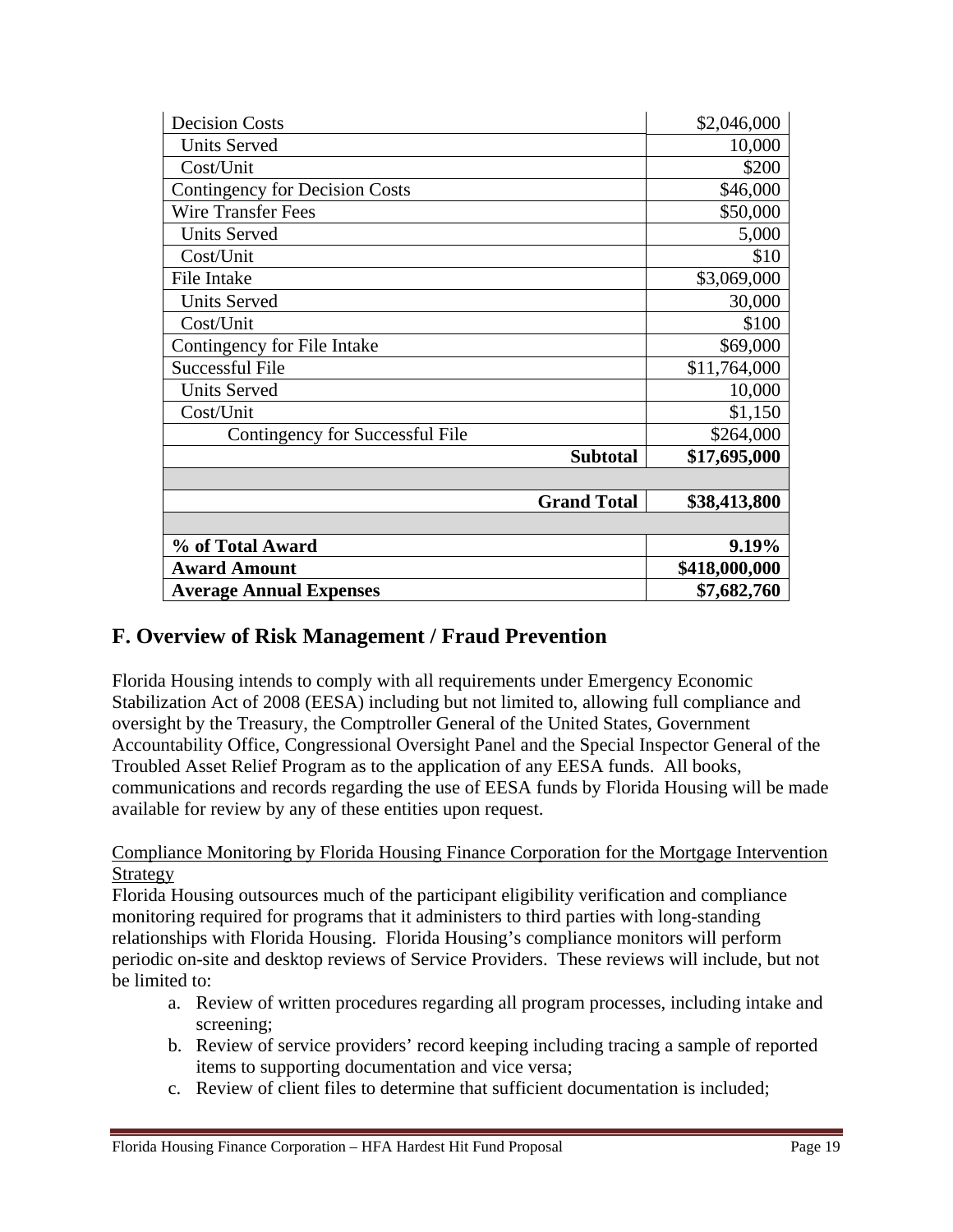- d. Verification of homeowner eligibility, including verification of income or lack thereof;
- e. Verification of home purchase price limits;
- f. Verification that individual mortgages do not exceed the maximum allowable amount for the county;
- g. Verification that mortgage expenditures do not exceed the stated required payments;
- h. Verification of whether the applicant was ever able to afford the home in question;
- i. Recalculation of
	- i. current loan-to-value;
	- ii. level of consumer debt;
	- iii. number of months in arrears; and
	- iv. any other items to help determine whether sustainable homeownership is a realistic goal for the applicant; and
- j. Determination that award limits were not exceeded.

Florida Housing Servicer Oversight for the Mortgage Intervention, Strategy. Florida Housing's Quality Assurance Review Program routinely determines whether contracted servicers perform complete, accurate and timely work consistent with the terms of each contract, including the stated scope of work. All servicers are subject to a QA Review for all areas of servicing. The scope and frequency of the QA Reviews are risk-based, as determined from time to time by Florida Housing through an analysis of the loan programs offered. During each QA Review, inconsistencies, deficiencies and discrepancies identified are reported to Florida Housing's senior management. In addition, all servicers may be audited or reviewed by Florida Housing's Internal Audit (IA) office. These audits/reviews may be triggered by a request from Florida Housing staff or its servicer(s), a QA report or finding, an anonymous complaint or IA's own risk assessment. These reviews of contracted service providers will include, but not be limited to:

- a. Periodic reviews of contracted service providers to ensure compliance with all contract terms and Program requirements.
- b. Review of all compliance monitoring reports issued by its contracted service providers. Florida Housing will take appropriate action whenever warranted, such as scheduling a follow-up review or technical assistance, or suspending or terminating the reviewed party.
- c. Performing analytical procedures to assist in detecting fraud, abuse, waste, irregularities and areas of risk.
- d. Florida Housing will use a risk-based approach in planning reviews.
- e. Florida Housing's Office of Internal Audit may perform an audit or review of any contracted service provider or other party at any time at Florida Housing's discretion.

#### Internal Audit Plan for the HFA Hardest Hit Fund

Policies, procedures and internal controls required to implement the HFA Hardest Hit Fund will be modeled on processes that are already in place and operating as intended. IA will review our partners' oversight activities, including related working papers, internal controls, procedures, checklists, etc., for sufficiency. IA's Inspector General and/or staff will carry out the following steps for the HFA Hardest Hit Fund: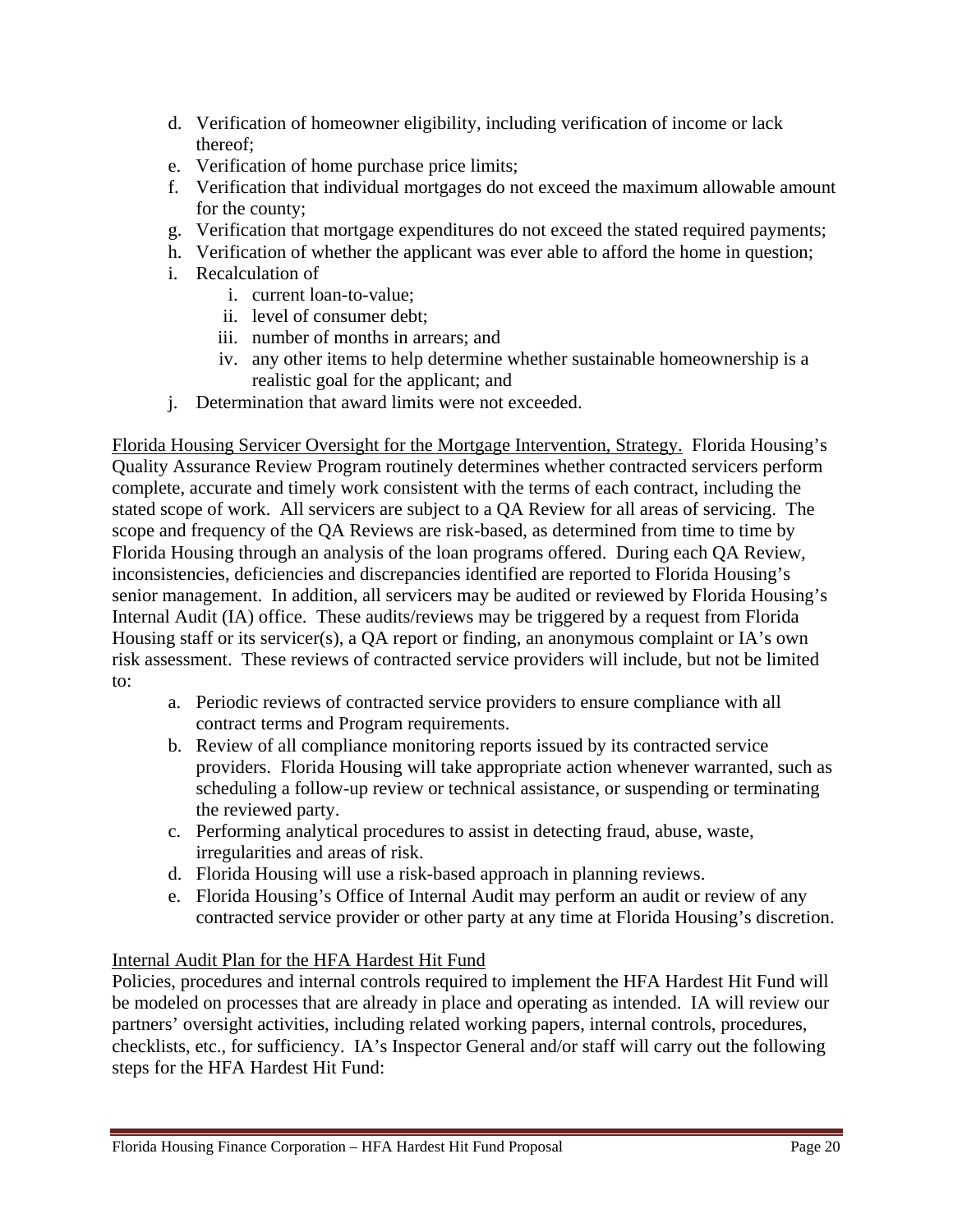- Evaluate policies, procedures and internal controls for compliance with program requirements;
- Identify any internal control weaknesses that may result in fraud, waste, abuse or loss of funds or other assets and recommend improvements and/or compensating controls;
- Test, analyze and/or perform other appropriate procedures to ensure proper accountability and transparency for the funds disbursed to assess:
	- o Timely expenditure of funds;
	- o Quality expenditure of funds;
	- o Budget/cost compliance;
	- o Adequate tracking of funds received by partners;
	- o Adequate documentation of expenditures by partners;
	- o Adequate procedures and documentation of client eligibility, housing eligibility and determination of downpayment assistance/subsidy limits by partners;
	- o Legal compliance; and
	- o Fraud prevention strategies;
- Evaluate each partner's compliance with applicable laws, rules, regulations and contract provisions;
- Notify senior management and/or the Florida Housing Board of Directors of any risky management practices, missing or ineffective internal controls, instances of noncompliance with program requirements or ineffective or inefficient practices related to the HFA Hardest Hit Fund; and
- Investigate complaints of alleged fraud, abuse and waste in the allocation and use of the HFA Hardest Hit Fund funds both by Florida Housing and its partners.

# **G. Tracking / Reporting**

Florida Housing intends to monitor and evaluate the following metrics:

- Proportion of HFA Hardest Hit funds used by program strategy per quarter compared to program goals;
- Number of service providers participating in the program including legal service providers, local governments, counseling providers and lenders;
- Clients served by program strategy per quarter compared to program goals;
- Foreclosures avoided by strategy; and
- Homes purchased by first time homebuyers.

Florida Housing uses Great Plains software for financial accounting which offers the ability to track funding sources, export data and provide ad hoc reporting. Florida Housing contracts with an independent audit firm to carry out annual audits of the financial statements. The independent auditor opines on the financial statements; internal control over financial reporting and on compliance and other matters; and compliance and internal control applicable to each major federal award program. Florida Housing will maintain a separate budget for the HFA Hardest Hit Fund program, and all Treasury funds provided to implement this plan will be used solely to fund the HFA Hardest Hit Fund program and related expenses. Florida Housing adheres to OMB A-133 audit requirements, OMB Circular A-102 state government administrative requirements, and OMB Circular A-87 cost principles for governmental entities.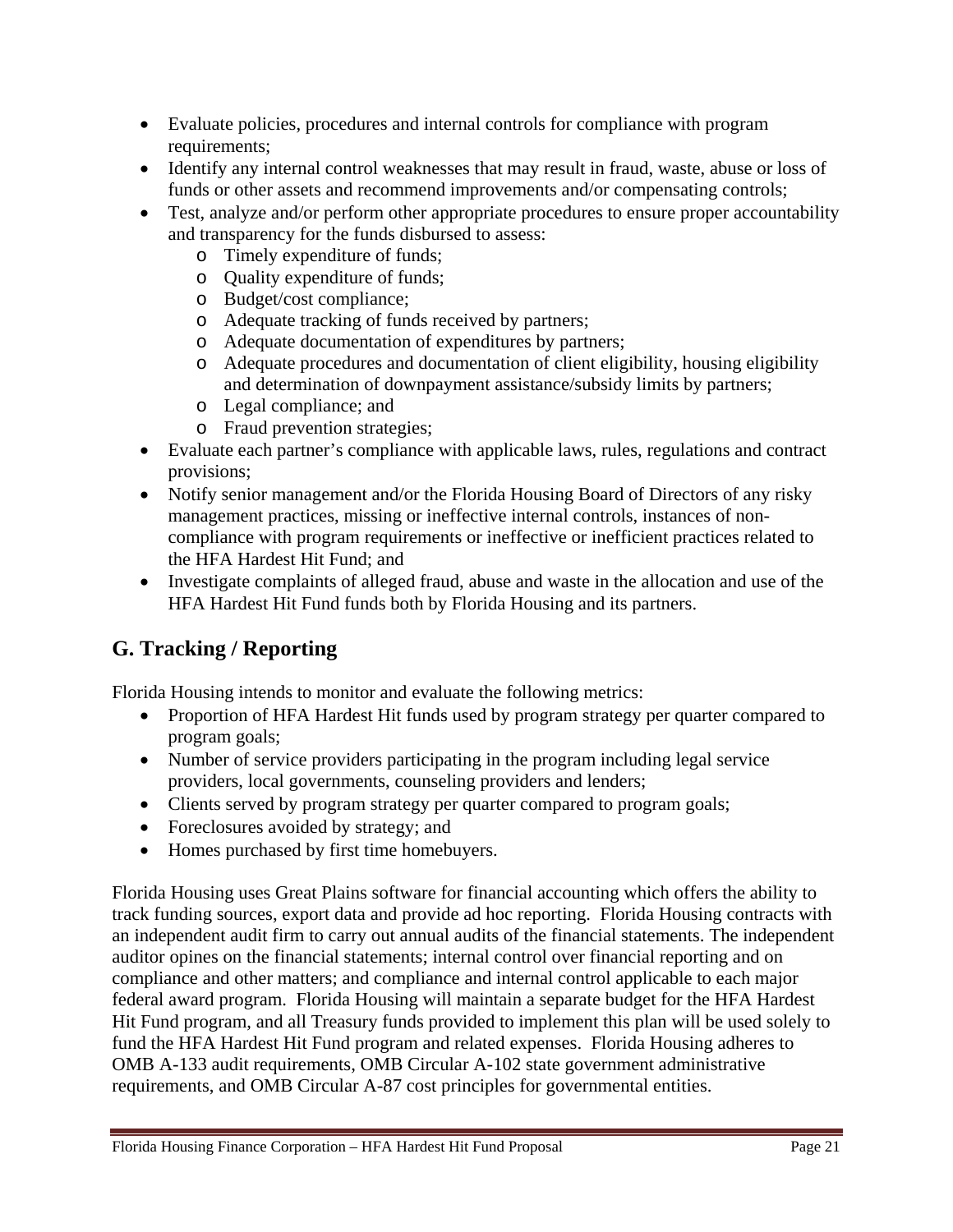Florida Housing proposes to submit the following reports to Treasury on a quarterly basis or as requested:

- Demographic information on all clients served by the HFA Hardest Hit Fund;
- Status and final outcomes of clients served by the Mortgage Intervention Strategy;
- Quarterly progress reports comparing performance to program goals;
- Quarterly expenditure reports for the use of the HFA Hardest Hit funds detailing expenses for each strategy and program administration; and
- Other ad hoc reports as requested.

#### Tracking Systems for the Mortgage Intervention Strategy

Qualification and intake data will be entered into existing third-party service provider systems (CounselorMax, Home Counselor Online or other compatible system) already in service by the local housing counseling agencies. The data will be exported in a standardized Excel format and submitted to Florida Housing monthly via a web-based upload interface. The data will then be compiled and stored in a relational database for reporting purposes.

Florida Housing will collect detailed demographic information on all clients served at time of intake. In addition, program milestones such as loan closing, employment verification and final outcome will be tracked and reported through a web-based interface. Table 3 provides a data dictionary of proposed homeowner data elements to be captured for the Mortgage Intervention Strategy.

Loan closing, employment verification and final outcome data will be captured via a web-based interface to be created by Florida Housing. Local housing counseling agencies and units of local government will authenticate and input data as processing events occur.

## **H. Overview of Risk Management/Fraud Prevention**

#### **1. Business Partner Selection – Describe the selection process including:**

#### **a. What are the criteria for the selection?**  Florida Housing intends to use its competitive solicitation process to select its business partners.

**b. Who will review/approve selection?** 

Florida Housing's Executive Director will establish a review committee composed only of employees of Florida Housing to evaluate responses to the competitive solicitation. The review committee will provide findings, recommendations, or both to Florida Housing's Board of Directors.

#### **c. What due diligence will be performed, and by whom?**

The Quality Assurance section will perform periodic review of Florida Housing's business partners to determine whether work performed is in accordance with the terms of each contract, as stated in the scope of work. Any findings will be followed up on by the Quality Assurance staff. Any serious findings or concerns or complaints will be handled by Florida Housing's Internal Audit Office.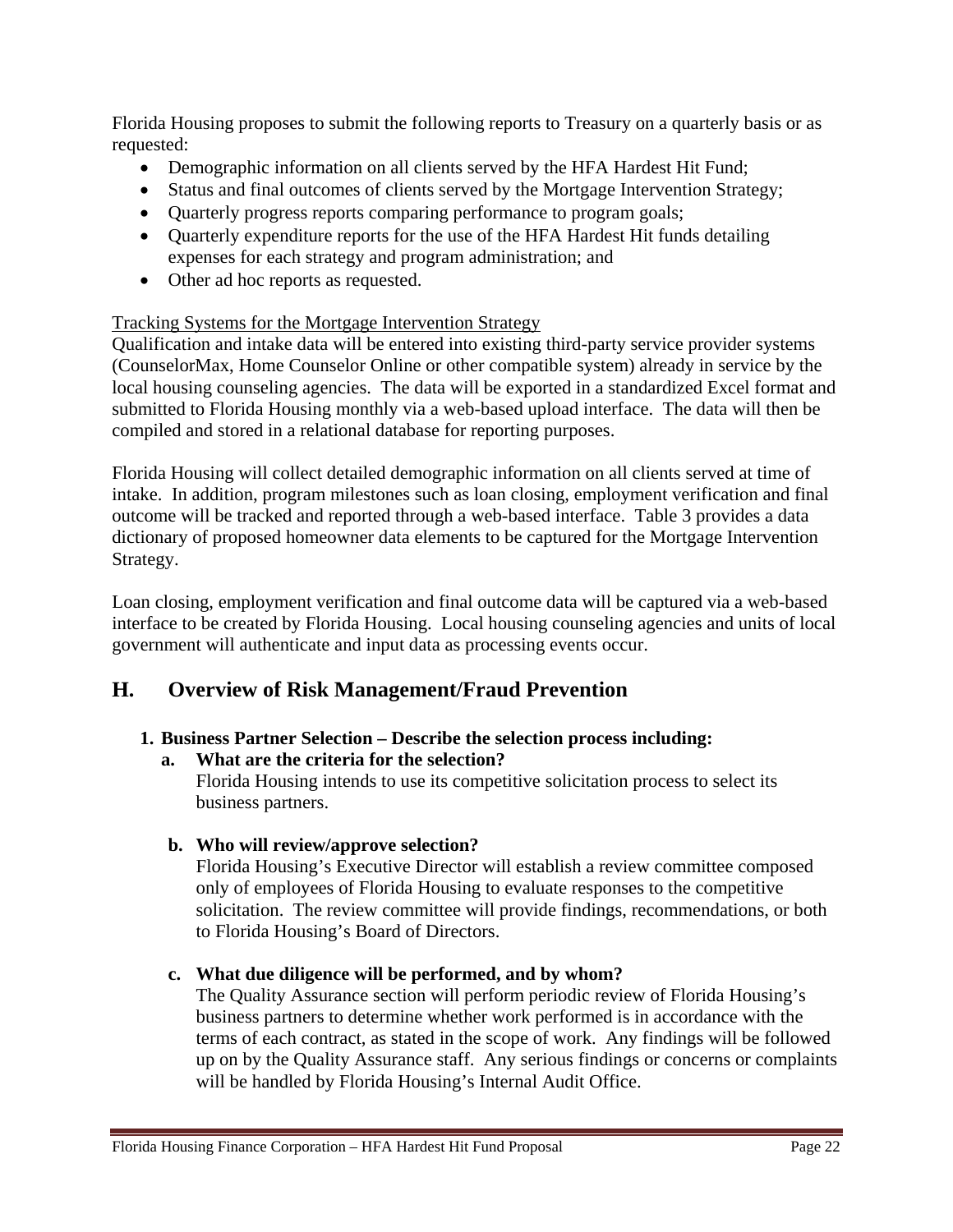**d. What are the risks identified for the business process(es) performed by the business partners?** 

Risks include but are not limited to: poorly designed or implemented process flows; employee(s) lacking necessary knowledge/skills; lack of capacity; duties not properly segregated.

**e. What are the identified potential conflicts of interest for each business partner? How will these risks be mitigated? Who will evaluate the mitigation and perform on-going monitoring?** 

Potential conflicts of interest include but are not limited to: business partner employee may also work for a competitor; or be related to a contractor or their employee; or steer clients toward programs/products that are not as beneficial to the client.

Mitigating controls include but are not limited to: business partner's employees are limited to an agreed upon client caseload; business partner's employees sign a statement that clients will not be referred to a competitor or other program/product if it is not in the client's best interest; business partner certifies that its employees will not be allowed to serve/approve any relatives to receive funds under this program; business partners will be provided with appropriate checklists and training as necessary.

Florida Housing's monitoring agents will monitor and evaluate the service providers (such as counseling agencies). The Quality Assurance section will perform periodic reviews of Florida Housing's monitoring agents. If severe deficiencies and/or discrepancies are noted or suspected by either the monitoring agents or Quality Assurance staff, Florida Housing's Internal Audit will perform appropriate procedures.

#### **2. Program Compliance – Describe the compliance approach and methodology including:**

#### **a. What are the criteria and associated data elements to be used?**

Internal Audit will evaluate policies, procedures and internal controls for compliance with program requirements. Data elements would include but is not limited to: loan file/client files that should include income verified with pay stubs, income statements; credit report exist, homeowners' insurance policy; unemployment compensation documentation.

**b. What is the method that will be employed (e.g. random sampling, reperformance, on-site reviews)?** 

Florida Housing's Internal Audit will use a risk based methodology to select business partners for Florida Housing's monitoring agents to review either on-site or remotely. Internal Audit will use a combination of random and judgmental sampling in selecting the client files for the monitoring agents to review.

#### **c. What is the frequency of each method?**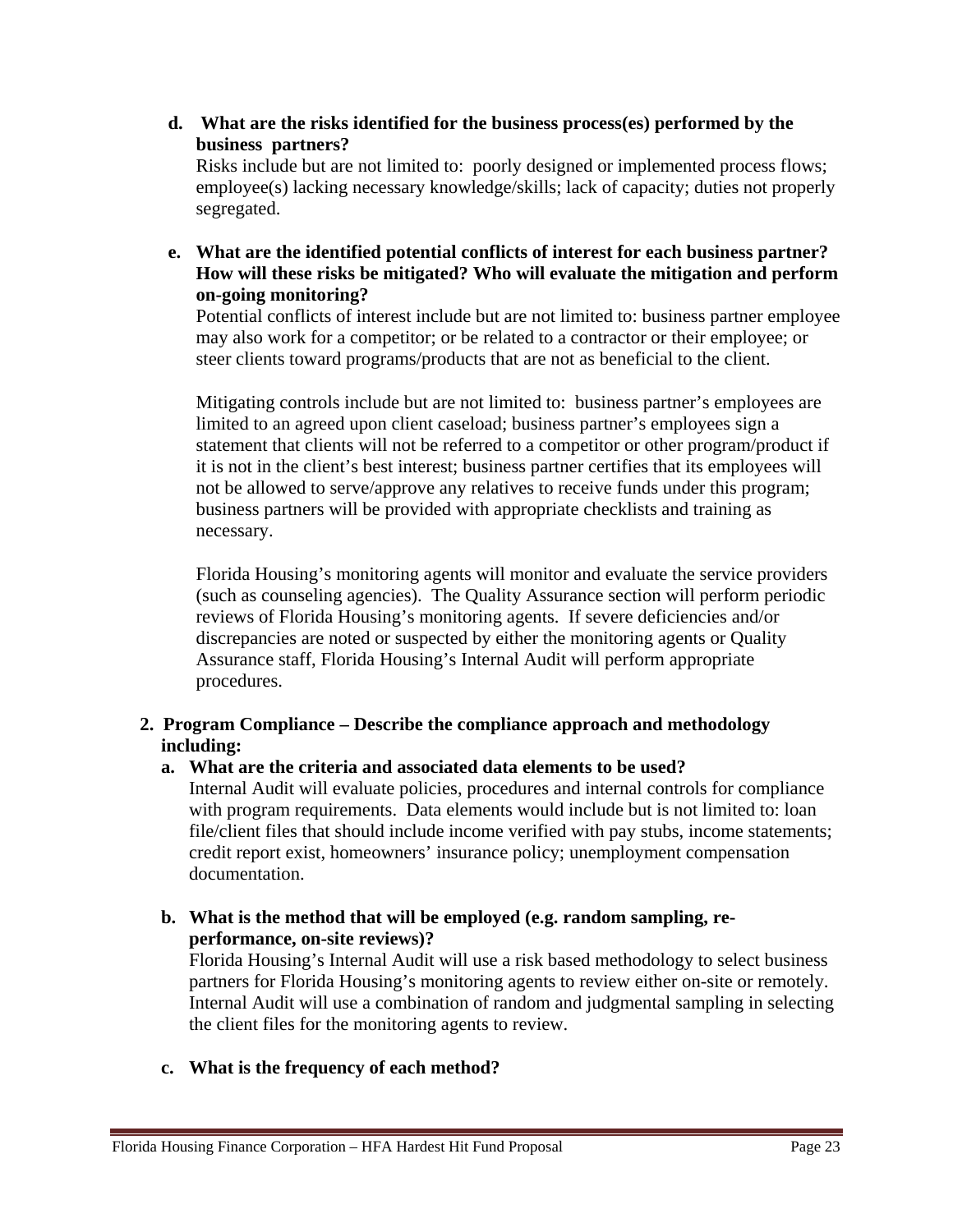Internal Audit and Quality Assurance will conduct up to 10 reviews a year of business partners (including monitoring agents) either on-site or remotely. Florida Housing's monitoring agents will perform a minimum of one review for each business partner that served at least one client during the first year. Subsequent review frequencies will be risk-based and determined partly by the number of clients served and the number and severity of any previous review findings.

- **d. Who will perform compliance monitoring for adherence to program guidelines?**  Florida Housing will issue a competitive solicitation and contract with several organizations across the state for compliance monitoring. Such organizations may likely include organizations that currently perform compliance monitoring duties for other Florida Housing programs.
- **e. If compliance is outsourced, how will it be monitored? Describe metrics and associated data elements as well as methods (e.g., random sampling, reperformance).**

The Quality Assurance section will perform periodic review of Florida Housing's monitoring agents and any other business partners handling compliance to determine whether work performed is in accordance with the terms of each contract, as stated in the scope of work, and therefore in compliance with the Program. Quality Assurance will conduct up to 10 reviews a year of business partners (including monitoring agents) either on-site or remotely. Reviews will be scheduled using a risk-based methodology. Quality Assurance staff reviews will include the examination of a random sample of back-up documentation for the monitoring agents' review reports as well as their procedures and processes. If severe deficiencies and/or discrepancies are noted or suspected by the Quality Assurance staff or Program staff or if any whistleblower or public complaints are received, Florida Housing's Internal Audit will perform appropriate procedures.

- **3. Readiness Assessments Describe the process the eligible entity will take to ensure that it can successfully implement the program, handle the capacity, and monitor the program including:** 
	- **a. What independent party will perform the assessment?**
	- **b. What criteria will be used to assess people, processes and technology?**
	- **c. How ill outsourcing arrangements be assessed?**
	- **d. When will the assessment be started and completed?**
	- **e. How will the assessment timeline impact the program launch?**

Florida Housing proposes conducting our readiness assessment via a pilot program. We propose to implement the Mortgage Intervention Strategy in Lee County, Florida. Florida Housing focused in on an area that would have a good number of eligible recipients for the Mortgage Intervention Strategy. Lee County has experienced the largest housing price decline from peak in Florida at 49.7%. Twenty-two percent of all loans in Lee County are considered seriously delinquent while the average annual unemployment rate for 2009 stood at 12.4%.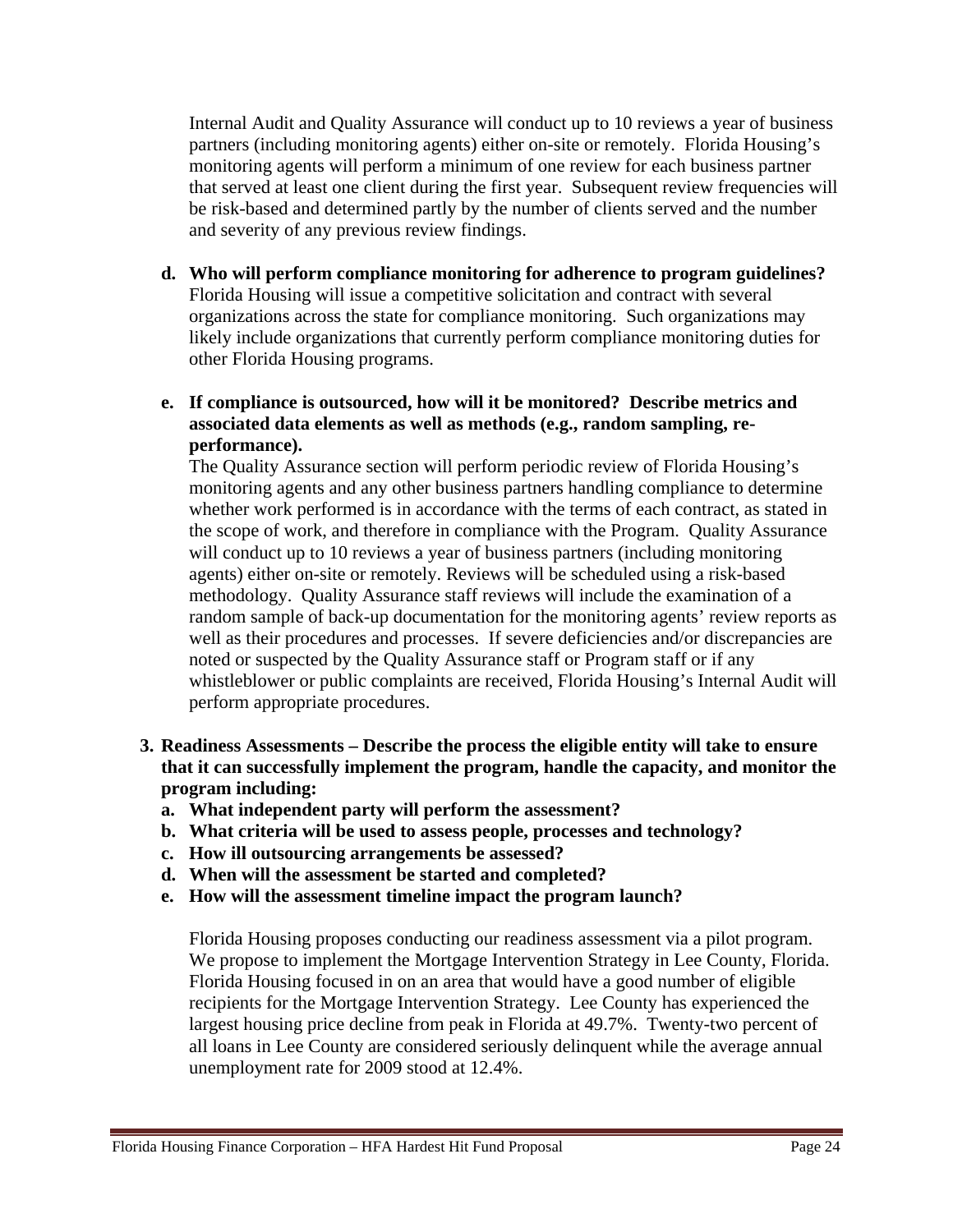Based on our working template for the methodology for allocating funds to impacted areas in Florida, Lee County is slated to receive approximately \$23 million of Florida's HFA Hardest Hit Funds for the Mortgage Intervention Strategy.

We anticipate that this pilot program will last for about  $60 - 90$  days prior to the statewide implementation of the program. It is not anticipated that the entire \$23 million allocation to Lee County will be encumbered during this pilot program. We will start the pilot as per the Program Inception described in the Term Sheet. It is anticipated that it will take two months to issue and process the necessary RFQ for Housing Counseling Agencies. Florida Housing anticipates that the RFQ will be finalized, scored and presented to the Board of Directors at the end of July 2010.

We will be working with the identified counseling agencies that service Lee County to have the contracts signed and ready as soon as possible. We will also need to provide training to the identified counseling agencies on the mechanics of the program including client intake, HAMP eligibility screening, determination requirements and reporting requirements of the program. It is expected that this process will start shortly after the contracts are signed. The pilot program is anticipated to be functional by September 1, 2010.

Based on this pilot program, Florida Housing will be able to identify and address any potential problems that could occur when implementing this program. We will be able to gauge potential statewide demand for the program based on the demand experienced in Lee County. Also, we may be able to better predict the capacity needed of our counseling agencies when the program is launched statewide and assess areas where additional capacity may be needed based on results achieved in Lee County. Also, we may identify and provide additional opportunities for training based on the outcomes experienced in Lee County.

#### **4. On-going Internal Controls – Describe the process the eligible entity will take to ensure effectiveness of its on-going internal controls?**

**a. What independent party will perform the assessment?**  In addition to any review of the program performed by Florida Housing's External Auditors, Florida Housing's Internal Audit Office will review processes, procedures, contracts and general internal controls over the program to determine program compliance.

#### **b. What criteria/methods will be used to ensure the effectiveness of the entity's internal controls including but not limited to: monitoring outsourced relationships; expenses; allocation of monies, repayments (if applicable); books and records; compliance?**

Florida Housing's monitoring agents, Quality Assurance section and, where needed, Internal Audit office will monitor outsourced relationships. Florida Housing's program staff will review all compliance (and any other) reports issued by the monitoring agents, and Quality Assurance and Internal Audit staff. Such reviews will